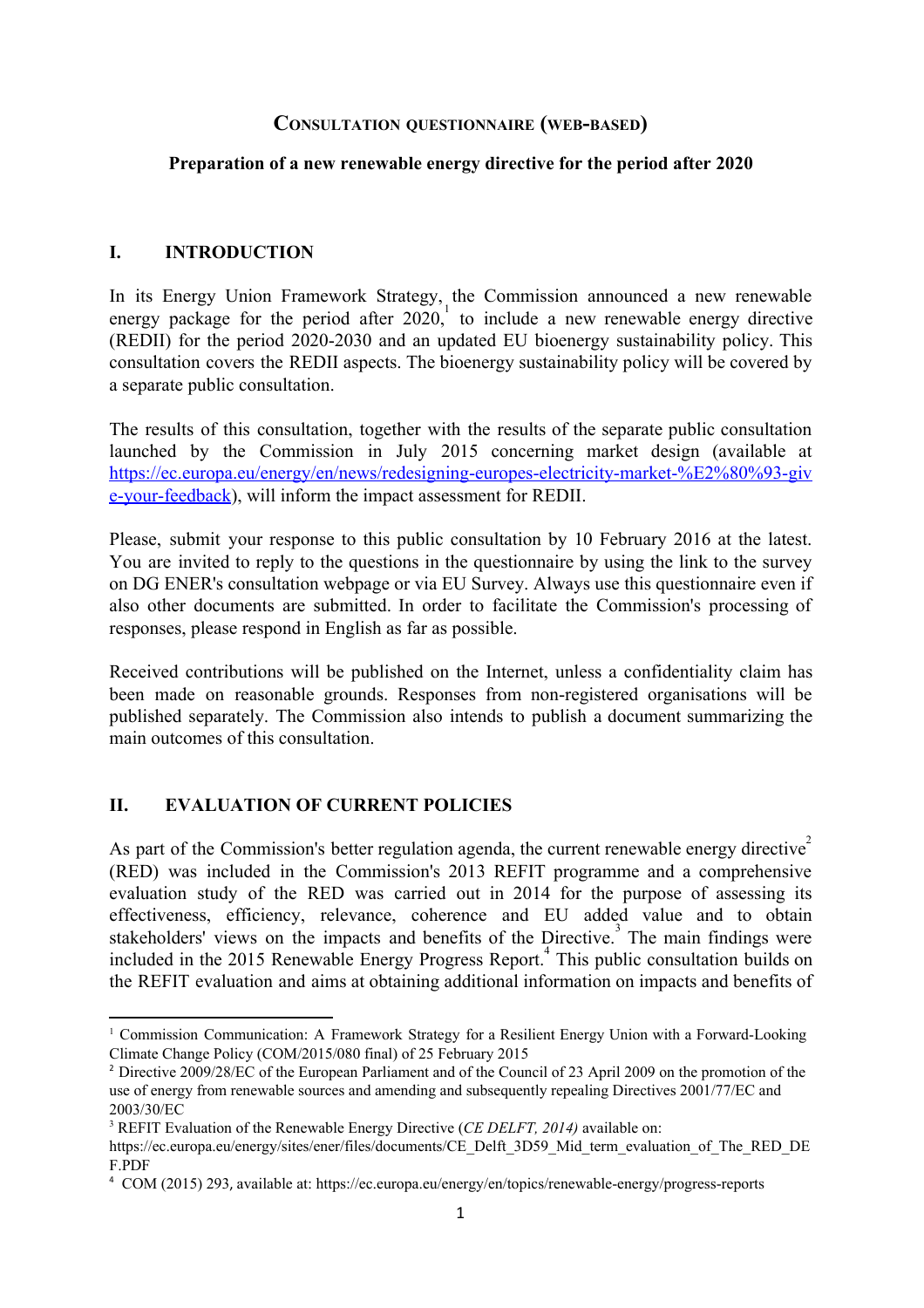the RED. Where appropriate, some of the questions in this questionnaire therefore also address evaluation of current policies.

# **III. CONTEXT AND CHALLENGES**

The core objectives of the EU Energy Union Framework Strategy<sup>5</sup> are to develop a long-term, secure, sustainable and competitive energy system in the EU. Europe should also be a leader in renewable energy. For this, it is important to continue to increase the share of renewable energy sources in the EU. $\overset{6}{ }$  The RED ensures that all Member States will contribute to reaching 20% renewables at EU-level by 2020. In October 2014, the European Council agreed that **at least** 27% share of renewables by 2030 would reflect a cost-optimal way of building a secure, sustainable and competitive energy system (alongside an at least 40% domestic GHG emissions reduction target and the at least 27% energy efficiency target, which is to be reviewed by 2020, having in mind an EU level of 30%).

As the current legislation will not be sufficient for this purpose<sup>7</sup>, there is a need to modify the legislative framework to ensure a timely and cost effective achievement of the EU level binding target on renewables by 2030. A combination of different factors will need to be addressed, including:

- **General approach:** The existing policy framework does not address uncertainties with regard to national policies, governance and regional cooperation to ensure a timely and cost effective target achievement for the period after 2020.
- **Empowering consumers:** A lack of consumer empowerment and incomplete information on renewable energy solutions can hinder cost-optimal deployment of renewable energy at city and community level.
- **Decarbonising the heating and cooling sector:** In the heating and cooling sector, which represents almost half of the EU energy consumption, the current regulatory environment in combination with a lack of information does not incentivise cost-optimal deployment of renewables in heating, cooling and hot water use. The sector remains dominated by fossil fuels and therefore dependent on imports.
- **Adapting the market design and removing barriers:** The current regulatory environment does not properly reflect externalities of energy production in market prices, including environmental, social, innovation and economic externalities. Together with persistent and distortive fossil fuel subsidies, $\frac{8}{3}$  this is one of the reasons leading to high capital costs that hinder cost-optimal renewable energy deployment. In addition, a lack of market integration, infrastructures (storage, interconnections) and smart solutions, including demand-response, also hinder cost-optimal deployment of renewable energy. Finally, complex administrative procedures for renewable energy deployment at national

 $5$  Commission Communication: A Framework Strategy for a Resilient Energy Union with a Forward-Looking Climate Change Policy (COM/2015/080 final) of 25 February 2015

<sup>6</sup> As highlighted in the 2030 climate and energy framework (COM(2014) 15 final)

<sup>7</sup> As highlighted in the baseline scenario of the 2030 climate and energy framework (COM(2014) 15 final)

<sup>8</sup> Estimated by IMF to be 330 Billion Euro in 2015, source:

http://www.imf.org/external/pubs/ft/survey/so/2015/new070215a.htm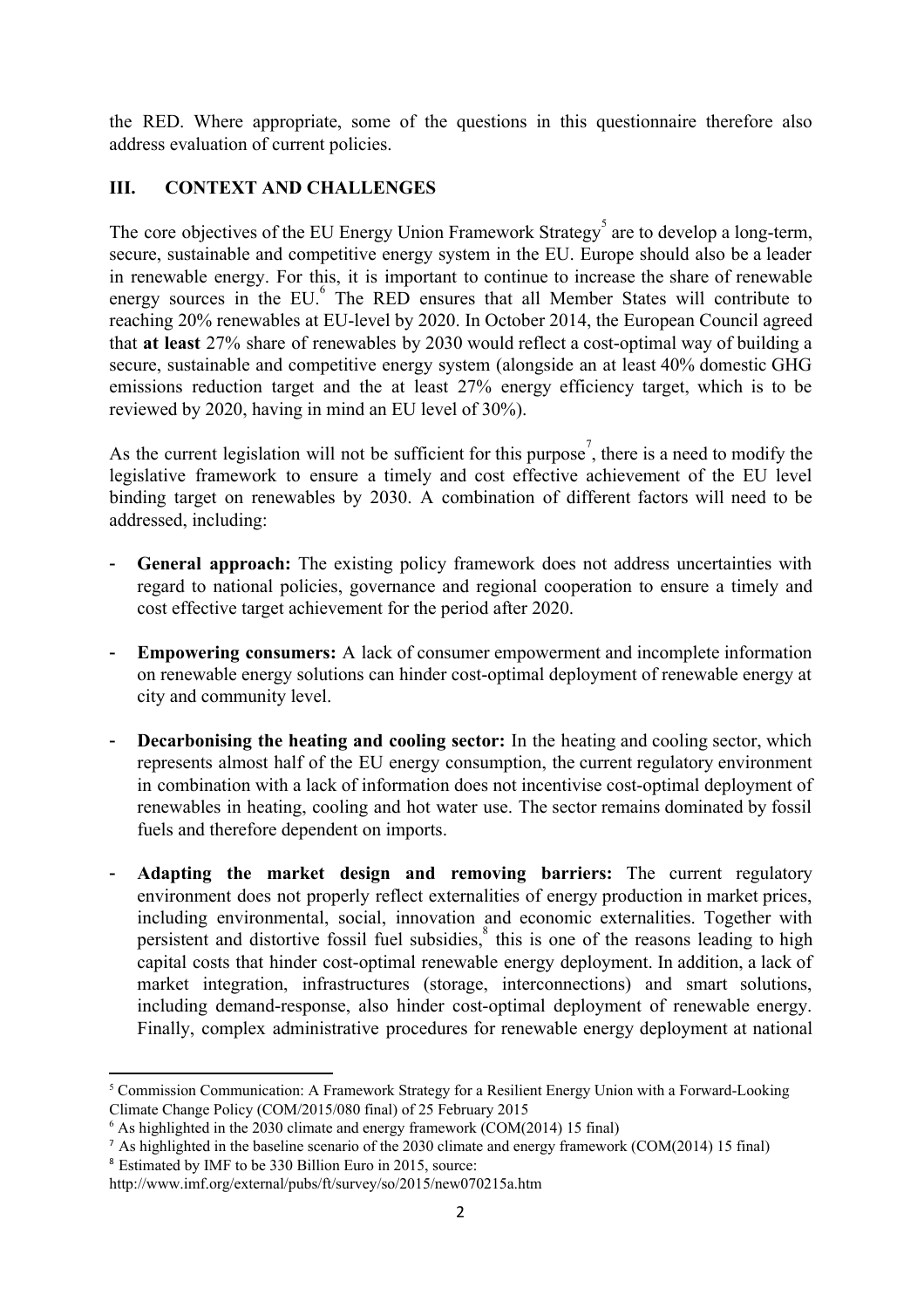and local level have not yet been eliminated. This covers, inter alia, permitting and grid connection procedures<sup>9</sup>.

 **Enhancing renewable energy use in the transport sector:** A policy fostering the use of sustainable alternative renewable fuels would contribute to decarbonising the transport sector and reducing risks related its fossil fuel dependency and could remove current market distortions and fragmentations observed in particular in the internal market for biofuels. Despite the progress made with regard to the development of alternative renewable fuels such as advanced biofuels and renewable fuels of non-organic origin, commercial deployment of such products in the EU is lagging behind. The main reason is the perceived uncertainty about the policy framework after 2020. Only a few Member States have adopted dedicated support measures for advanced biofuels, while most have focussed on more traditional biofuels. The potential for electric transport using renewable electricity deployment is still untapped, due to still high technology costs of deployment and lack of necessary infrastructure.

# **IV. PUBLIC CONSULTATION**

### **1. General approach**

The RED sets an EU target for renewable energy in gross final energy consumption of 20% by 2020 and 10% of the final energy consumption in transport. In order to achieve the overall 20% target, mandatory national targets for 2020 are fixed for each Member State. The RED also obliges Member States to prepare National Renewable Energy Action Plans (NREAPs) and biannual progress reports to create transparency and predictability for investors and facilitate monitoring of progress towards target achievement. The European Council has reiterated several times that the 2020 targets need to be fully met<sup>10</sup>.

For the period after 2020, binding national targets are replaced by a binding EU-level target of at least 27% renewable energy in final energy consumption by 2030 without sectorial targets or binding targets at national level. A new approach to target achievement therefore needs to be developed, building on the Energy Union Governance and Member States' national energy and climate plans for the period up to 2030, which are expected to include national contributions towards the EU-level renewable energy target.

Without putting into question Member States' flexibility with regard to meeting their greenhouse gas reduction targets in the most costeffective manner in accordance with their specific national circumstances, energy mixes and capacities to produce renewable energy, the new Energy Union Governance will need to provide sufficient transparency and reliability,

<sup>9</sup> Without prejudice to international and Union law, including provisions to protect environment and human health.

<sup>&</sup>lt;sup>10</sup> The latest Renewable Energy Progress Report issued in June 2015 concluded that the majority of Member States are currently on track to meeting their 2020 renewables target. In 2013, the combined EU share of renewable energy reached 15% and the estimate for 2014 indicates a 15.3% share, which is above the trajectory for the EU as a whole. 26 Member States met their first 2011/2012 interim target and 25 Member States are expected to meet their 2013/2014 target. Some Member States have already reached their 2020 targets. However, as the trajectory towards the 2020 target becomes steeper over the coming years up to 2020, some Member States may need to intensify their efforts to keep on track (COM(2015)293 final and SWD(2015)117 final). Available here: https://ec.europa.eu/energy/en/topics/renewable-energy/progress-reports).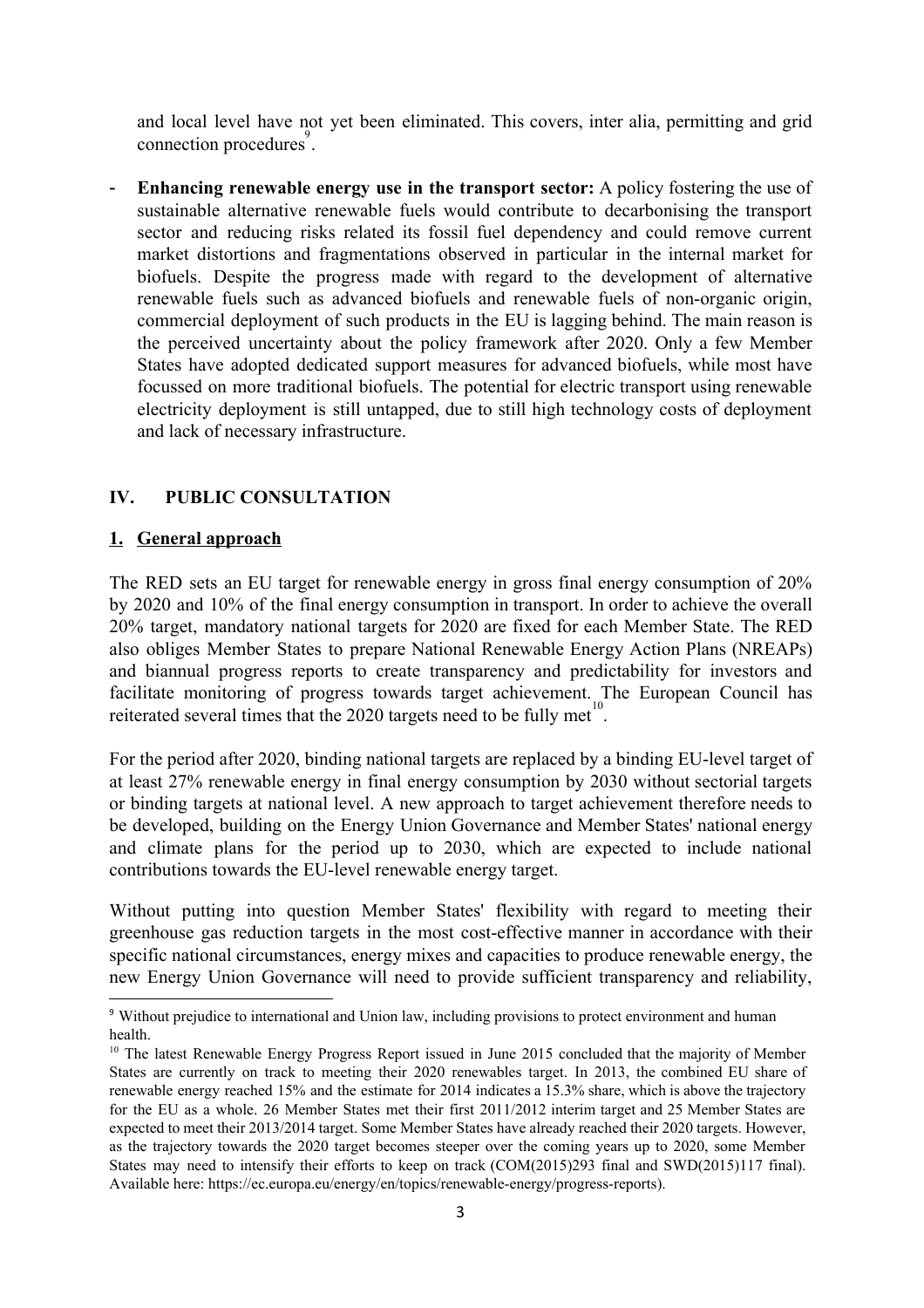predictability and stability to spur renewable energy investments and allow access to lowcost capital. It will also need to enable the EU to compare and monitor progress towards the renewables target. Within the broader context of the development of the Energy Union Governance, it will need to be considered what type of governance system will be able to deliver on these renewable energy objectives.

Given that the renewable energy target for 2030 is binding on the EU as a whole, the European Commission will need to have means to ensure that this target is met in a sustainable and cost-effective way. For this purpose, EU measures could be put in place and be designed to deliver on a number of objectives of the Energy Union:

- 1. create a market-based environment in which renewables can attract the required investments cost-efficiently;
- 2. foster regional cooperation and regional projects;
- 3. empower consumers to deploy cost-optimal renewable energy solutions;
- 4. incentivise the roll-out of new and innovative technologies; and
- 5. ensure that any potential gap arising in reaching the at least 27% renewable energy target, in terms of either ambition or delivery, is filled.

A number of questions would arise in this respect, including under what circumstances EU measures could be used or activated, how to share potential costs in a fair and equitable way and how to ensure participation by all Member States.

The experience gained with support schemes so far has allowed developing more cost-effective and market-based support schemes. Some Member State support schemes did not respond sufficiently rapidly to falling technology cost development, which resulted in some cases in unnecessary increasing costs for consumers. The EU Energy and Environment State Aid Guidelines build on this experience and puts down conditions for the approval of State Aid. In this context an improved functioning energy market, with improved price signals, as well as a strengthened EU ETS shall improve the investment signal. At the same time it is reasonable to expect that support schemes and other incentives (financial and regulatory) will still be the main policy tools that Member States will use to implement their renewable energy objectives with respect to renewable technologies that are not yet able to be fully financed by the internal energy market.

For new and innovative technologies, it can be important to ensure that regulatory and market risks are reduced to allow that project promoters can bring down costs through technology learning and industrialisation of manufacturing and installation, in particular if the EU is to become a world leader in renewable energy. However, where possible, some degree of market integration should remain if this goes beyond mere initial technology deployment of innovative technologies, to ensure their development takes into account market needs, does not lead to overcompensation and prepares these technologies for further market integration.

Finally, in line with the broader objectives of the Energy Union, a new regional approach to renewable energy policy cooperation and incentives should be considered.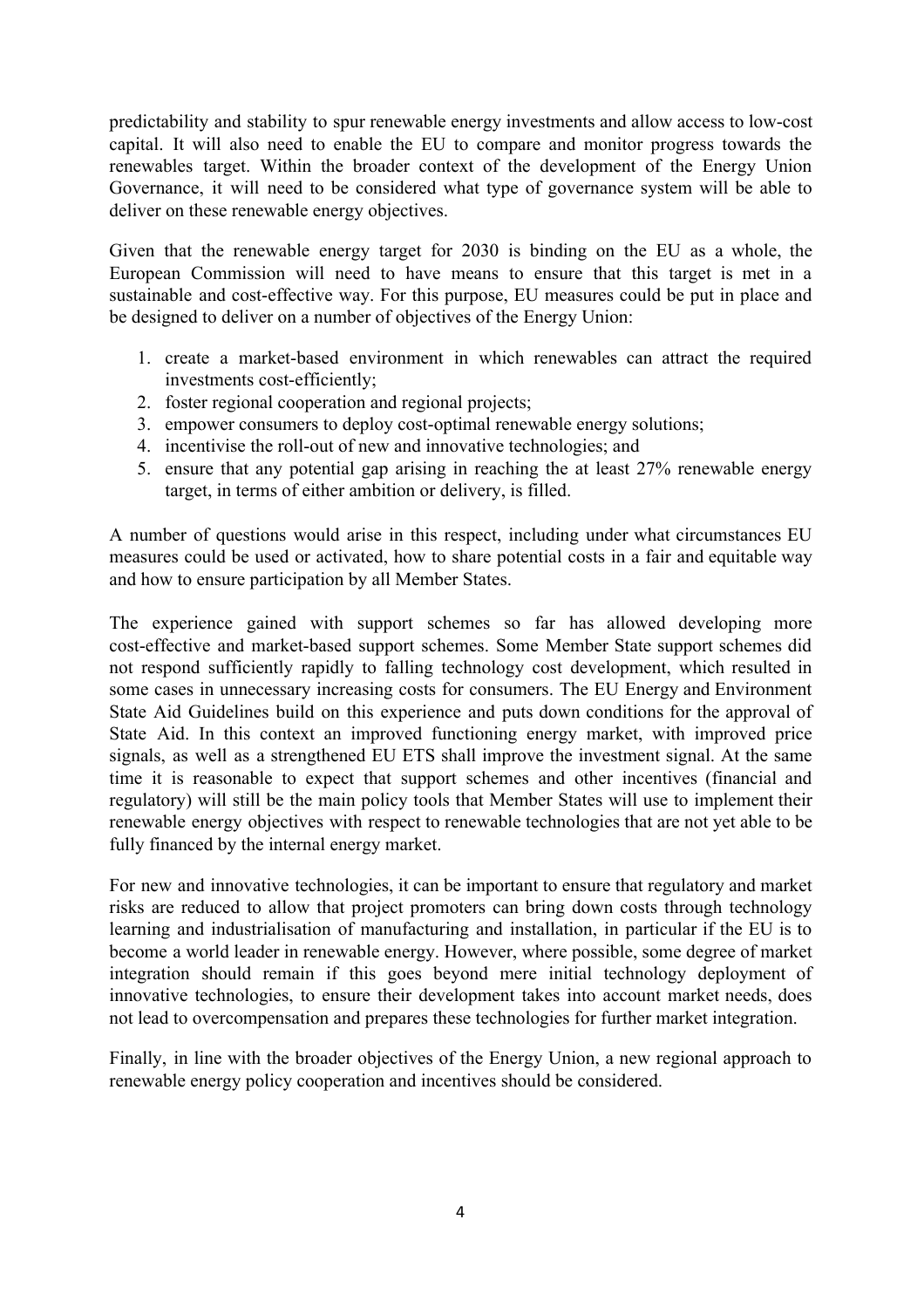In this context, it is important to examine the optimal geographical scope and design of any support schemes in order to drive the achievement of the 2030 target in a cost-effective way, which does not lead to fragmentation and distortion of the internal energy market.

It also needs to be assessed how regional cooperation agreements similar to those developed under RED can be improved and could play a role and to what extent support at EU-level could become relevant.

### *Questions:*

*1. To what extent has the RED been successful in helping to achieve the EU energy and climate change objectives?*

| Very successful | Successful | Not very<br>successful | Not successful | No opinion |
|-----------------|------------|------------------------|----------------|------------|
|                 |            |                        |                |            |

*[Box: Comments. To what extent did implementation measures for the RED as well as external factors (technological development, financial crisis, security of supply concerns and related market interventions) af ect the ef ectiveness and ef iciency of achieving the objectives? Please identify and ideally also quantify the direct and indirect costs and benefits such as macroeconomic ef ects, competitiveness ef ects, innovation, cost and cost reductions, environmental and health ef ects of the RED. Max 500 words]*

The first Renewable Energy Directive has been very effective at bringing forward investment in renewable generation, but it may not have resulted in the most cost effective carbon abatement. While not prescriptive on which renewable technologies to pursue, it effectively gave renewable generation primacy over other forms of carbon abatement ‐ in some areas on a temporary basis, in other areas on an ongoing basis.

Energy efficiency has only been subject to a binding directive from a later date. Some low carbon production technologies like nuclear and CCS are deprioritised because they cannot contribute to that target. There are practical consequences of this, for example the UK's investment in low carbon generation is currently escalating rapidly at a time when its investment in energy efficiency is declining. This appears to be driven more by the 2020 target than by optimising societal benefit (which is likely to be better served by pushing more of the funding towards EE).

The cost of the UK's contribution to meeting the target was assessed initially at £66bn - that is, after all the benefits of carbon saved, power generated, etc are taken into account, the costs outweigh those benefits by £66bn. Given that over the time since the target has been in place there have been several changes in policies attempting to drive progress towards the target, it seems unlikely that policy was even as efficient as that calculation assumed, potentially putting the real number even higher (although some technology costs have fallen faster than expected, which may defray part of that).

The renewable energy target has also undermined the most cost-effective means of driving decarbonisation that Europe has, the ETS. By mandating expensive reductions of emissions within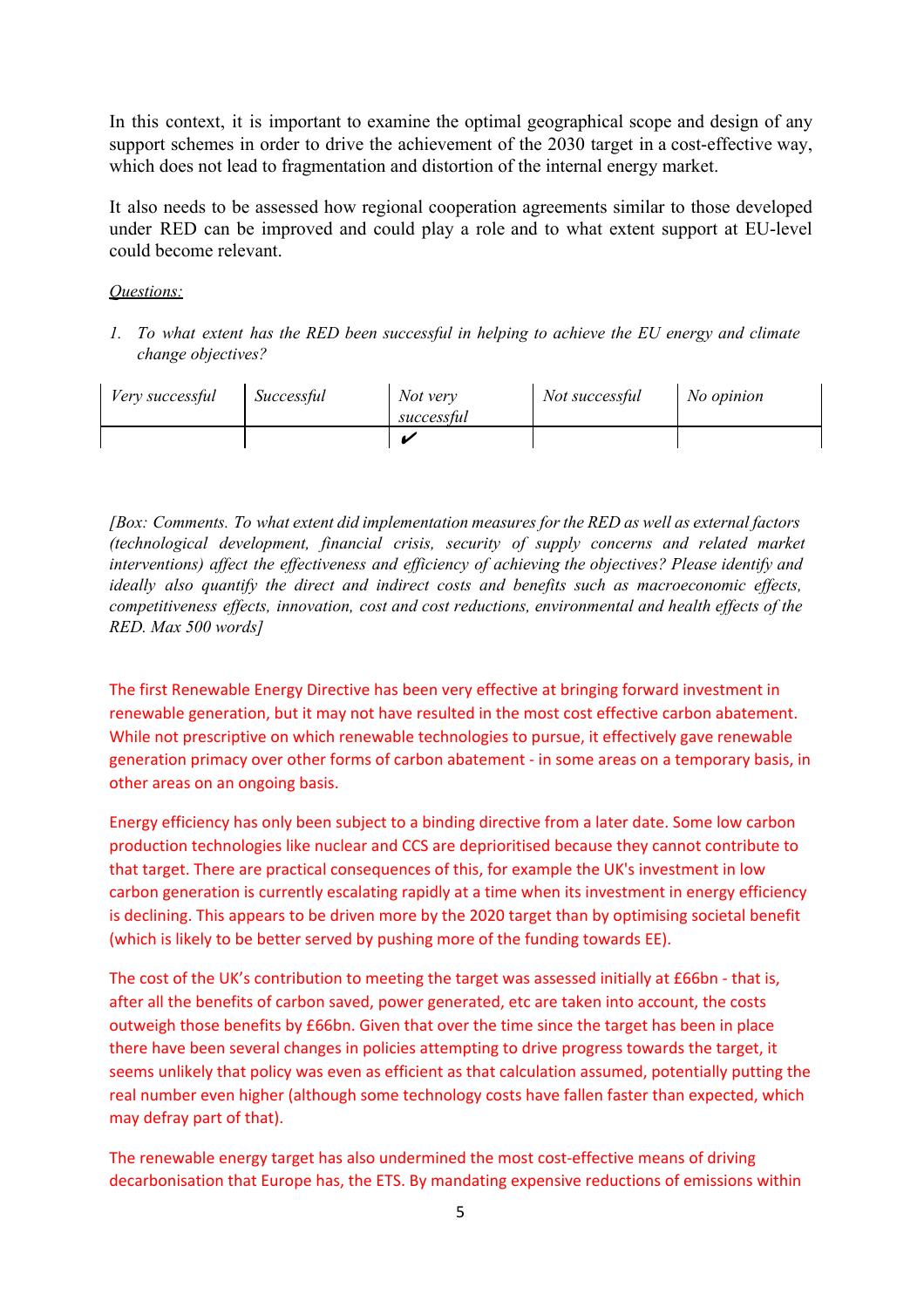the electricity sector, cheaper emissions cuts in the capped sectors that would otherwise be at the margin and go ahead are instead ignored. This has led to an electricity system formed of more zero-carbon renewables but also more high-carbon coal, than might otherwise have been expected to be the case; without the renewables target we would expect to see less coal, less renewable generation and more medium‐carbon gas generation.

Policy has also highlighted inconsistencies between State Aid decisions on consumption and renewable policies on production. Increasingly heavy industry has been exempted from policy costs. This undermines polluter pays principles and discourages cost effective carbon abatement. If Energy Intensive Industry is concerned that if they are exposed to these costs business will be lost to overseas manufacturers who don't pay the cost of their environmental damage, then the challenge for the EU is to work out a means to get those non‐EU producers to face their environmental costs, not to push EU business costs onto households.

A preferable option would be for each Member State to have a binding target for reducing greenhouse gas emissions, without prescribing its energy mix. Their NREAPs should be modified to reflect this, becoming a national action plan for emissions reduction through all methods (not simply renewables) eg the NREAP becomes a more all encompassing Emissions Reduction Action Plan. This should allow some flexibility for MS to choose the most cost effective route to decarbonise, and to be flexible to changing circumstances, while also providing investor confidence that the Member State is on a legally binding pathway to reduce emissions and has a monitored, detailed, public plan to get there.

|                                                                                                                                                                   | Very<br>important | Important | Not very<br>important | Not<br>important | No<br>opinion |
|-------------------------------------------------------------------------------------------------------------------------------------------------------------------|-------------------|-----------|-----------------------|------------------|---------------|
| Forward looking strategic planning of<br>RES development is required by EU<br>legislation                                                                         |                   |           |                       |                  |               |
| Best practice is derived from the<br>implementation of the existing<br>Renewable Energy Directive                                                                 |                   | V         |                       |                  |               |
| Regional consultations on renewable<br>energy policy and measures are<br>required                                                                                 |                   |           | V                     |                  |               |
| Member States consult on and adopt<br>renewable energy strategies that<br>serve as the agreed reference for<br>national renewable energy policies<br>and projects |                   | V         |                       |                  |               |
| The Commission provides guidance<br>on national renewable energy<br>strategies                                                                                    |                   | V         |                       |                  |               |

*2. How should stability, transparency and predictability for investors be ensured with a view to achieving the at least 27% renewable energy target at EU level? Please indicate the importance of the following elements:*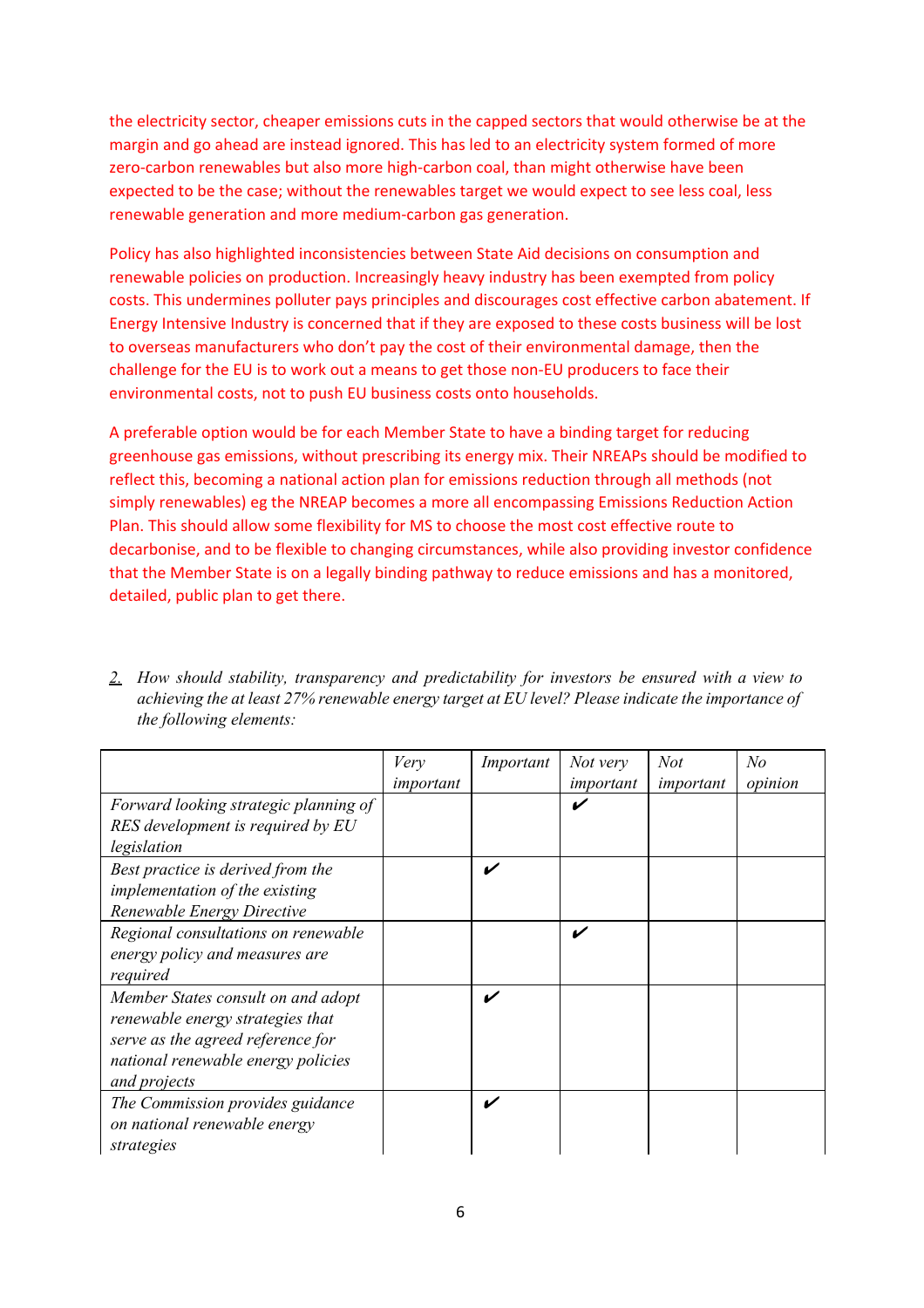*[Box: Any other view or ideas? Please specify. What are the lessons from the RED (mandatory national targets, national plans, progress reports etc.)? Max 500 words]*

Predictability for investors is helpful in keeping down cost of capital, which is ultimately passed through to energy consumers. However, it should not be used to preserve policies already granting investors high windfall returns. Policy approaches now gaining favour, such as auctioning, keep pressure on costs to avoid windfalls, while providing a predictable revenue stream for investors. However, what is important for the climate change objectives the EU is seeking to address through its energy policy is not the success of meeting the 27% renewable energy target, but meeting the 2030 carbon target. The climate does not care which technologies are used to cut emissions - it only matters that they are cut.

*3. Please rate the importance of the following elements being included in Member States' national energy and climate plans with respect to renewable energy in ensuring that the plans contribute to reaching the objectives of at least 27% in 2030.*

|                                                                                                                                                                                                       | Very<br>important | Important | Not very<br>important | Not<br>important | No<br>opinion |
|-------------------------------------------------------------------------------------------------------------------------------------------------------------------------------------------------------|-------------------|-----------|-----------------------|------------------|---------------|
| Long term priorities and visions for<br>decarbonisation and renewable<br>energy up to 2050                                                                                                            |                   | V         |                       |                  |               |
| In relation to national/regional<br>natural resources, specific technology<br>relevant trajectories for renewable<br>energy up to 2030                                                                |                   | V         |                       |                  |               |
| Overview of policies and measures in<br>place and planned new ones                                                                                                                                    |                   | V         |                       |                  |               |
| Overview of renewable energy<br>trajectories and policies to 2050 to<br>ensure that 2030 policies lie on the<br>path to 2050 objectives                                                               |                   |           | V                     |                  |               |
| Qualitative analysis                                                                                                                                                                                  |                   |           |                       |                  |               |
| Trajectories for electricity demand<br>including both installed capacity<br>(GW) and produced energy (TWh)                                                                                            |                   | V         |                       |                  |               |
| Measures to be taken for increasing<br>the flexibility of the energy system<br>with regard to renewable energy<br>production                                                                          | ✔                 |           |                       |                  |               |
| Plans for achieving electricity market<br>coupling and integration, regional<br>measures for balancing and reserves<br>and how system adequacy is<br>calculated in the context of renewable<br>energy |                   | V         |                       |                  |               |

*[Box: Please explain. Max 500 words]*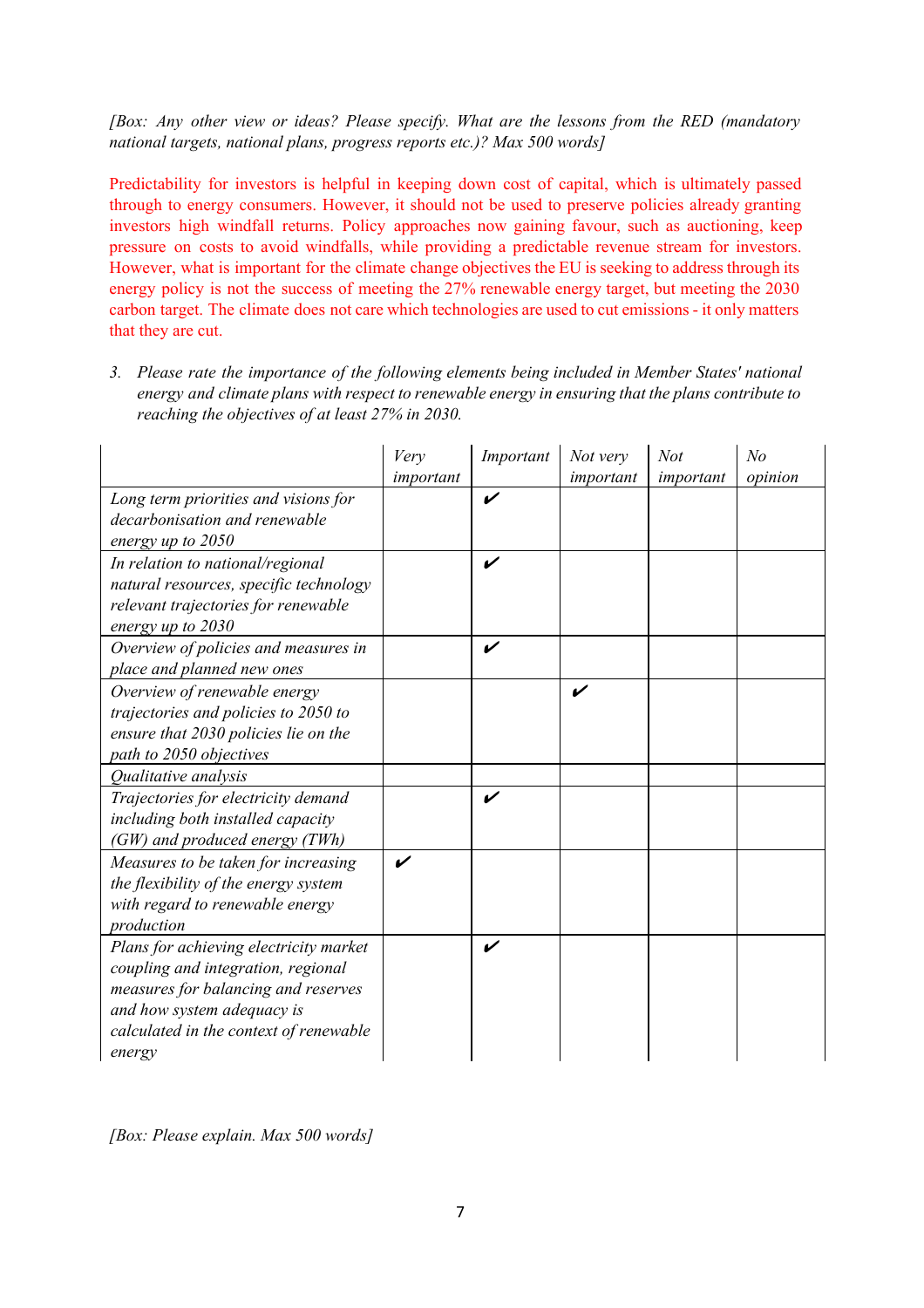- *4. What should be the geographical scope of support schemes, if and when needed, in order to drive the achievement of the 2030 target in a costef ective way?*
- *• Harmonised EUwide level support schemes*
- *• Regional level support schemes (group of Member States with joint support scheme)*
- *• National support schemes fully or partially open to renewable energy producers in other Member States*
- *• Gradual alignment of national support schemes through common EU rules*
- *• National level support schemes that are only open to national renewable energy producers*

While wider geographic coverage of support schemes could potentially lead to more cost-efficient deployment of renewables, the practical challenges of developing a cross-national policy and payment system will be considerable. A particular challenge will be overcoming Member States' natural desire to see the jobs and investment associated with their financial support staying within their own borders, even where alternative projects outside their borders in another Member State could deliver carbon abatement more cost effectively.

Our expectation over the next decade-15 years is that support schemes will remain largely oriented around the Member State level. That said, we believe there are strong benefits to consumers from overseas participation when that can lower costs (eg by connecting UK consumers to low cost hydroelectricity in Scandinavia) which is currently not well remunerated by current policy arrangements. Guidance for cross-national participation in support schemes or allowance trading has the potential to reduce the cost of meeting the target.

It should also be noted that individual Member State decisions on support mechanisms have the scope to interact with wholesale prices and on national import and and export patterns. With Member States' power systems increasingly interconnected, this effect on power prices and system flows may spread beyond their borders and impact on their neighbours. While we do not think this is likely to form sufficient justification to adopt a 'one size fits all' approach to support schemes at this time, it does signal a need to ensure a degree of mutual compatibility in the support models adopted in different Member States in order to mitigate the risk that schemes inadvertently undermine each other.

#### *[Box: Please explain. Max 500 words]*

- *5. If EUlevel harmonised /regional support schemes or other types of financial support to renewable energy projects would be introduced:*
- *What hinders the introduction at the EU wide and/or regional scale?*
- *How could such mechanism be activated and implemented?*
- *What would be their scope (what type of projects/technologies/support mechanisms could be covered?*
- *Who would finance them?*
- *How could the costs of such measures be shared in a fair and equitable way?*

*[Box: Max 500 words]*

*6. The current Renewable Energy Directive gives Member States the possibility to enter into various cooperation mechanisms (statistical transfers, joint projects and/or joint support schemes). Please expand on the possible new legislative and nonlegislative measures that could be introduced to foster the development of cooperation mechanisms in the period beyond 2020.*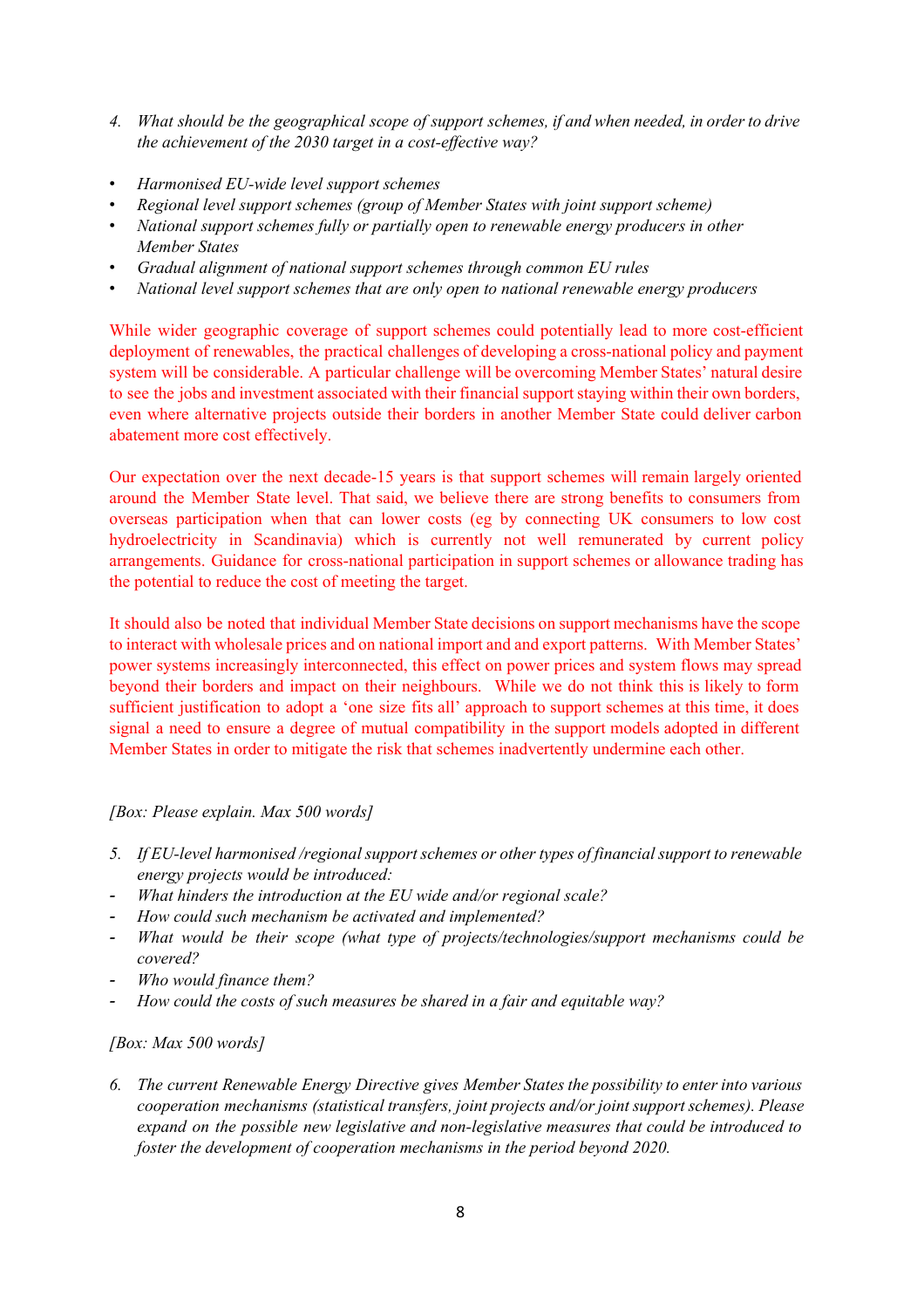#### See answer 7

#### *[Box: Max 500 words]*

*7. The use of cooperation mechanisms has been limited to date. Which of the below factors do you consider important in explaining the limited recourse by Member States to cooperation mechanisms so far?*

|                                                                                                                  | Very<br>importan | Important | Not very<br>important | <b>Not</b><br>important | No<br>opinion |
|------------------------------------------------------------------------------------------------------------------|------------------|-----------|-----------------------|-------------------------|---------------|
| Unclear legal provisions                                                                                         |                  | V         |                       |                         |               |
| Administrative complexities                                                                                      |                  | V         |                       |                         |               |
| Lack of cost-effectiveness / uncertain<br>benefit for individual Member States                                   |                  |           | v                     |                         |               |
| Government driven process, not<br>market driven                                                                  |                  | V         |                       |                         |               |
| Member States reluctant to see their<br>taxpayers/consumers' money used for<br>investments outside their country |                  |           |                       |                         |               |

There has been reluctance to use cooperation mechanisms in the to date, despite potential benefits for keeping costs down. In part, this seems to be because there is little clear guidance as to how such sharing might take place. The EU could provide non-legislative guidance, or even set up a simple trading platform, to enable such cooperation to occur without member states needing to fear censure.

#### *[Box: Other? Please explain.]*

*8. How could renewable electricity producers be fully or partially eligible for support in another Member State? Which elements would you include in a possible concrete framework for crossborder participation in support schemes? Any other consideration? Please explain.*

*[Box: Max 500 words]*

*9. Please assess what kind of complementary EU measures would be most important to ensure that 11 the EU and its Member States collectively achieve the binding at least 27% EU renewable energy target by 2030:*

|                 | Very      | Important | Not very  | Not important | No opinion |
|-----------------|-----------|-----------|-----------|---------------|------------|
|                 | important |           | important |               |            |
| EU-level        |           |           |           |               |            |
| incentives such |           |           |           |               |            |
| as EU-level or  |           |           |           |               |            |
| regional        |           |           |           |               |            |
| auctioning of   |           |           |           |               |            |
| renewable       |           |           |           |               |            |

<sup>&</sup>lt;sup>11</sup> Without prejudice of the actual funding mechanism, where required, of the complementary EU measures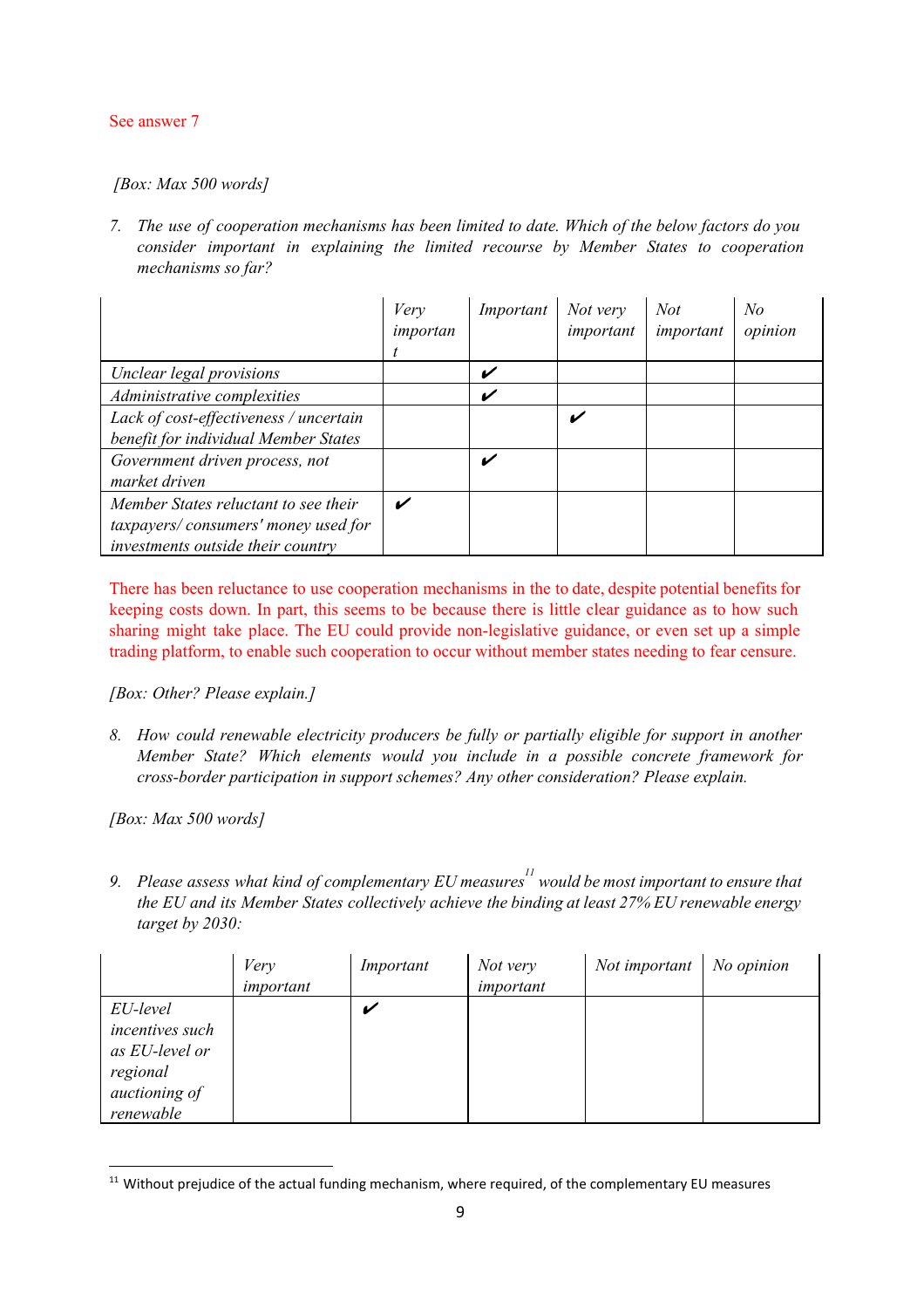| energy             |                    |  |  |
|--------------------|--------------------|--|--|
| capacities         |                    |  |  |
| EU-level           | V                  |  |  |
| requirements on    |                    |  |  |
| market players     |                    |  |  |
| to include a       |                    |  |  |
| certain share of   |                    |  |  |
| renewables in      |                    |  |  |
| production,        |                    |  |  |
| supply or          |                    |  |  |
| consumption        |                    |  |  |
| EU-level           | $\boldsymbol{\nu}$ |  |  |
| financial          |                    |  |  |
| support (e.g. a    |                    |  |  |
| guarantee fund     |                    |  |  |
| in support of      |                    |  |  |
| renewable          |                    |  |  |
| projects)          |                    |  |  |
| EU-level           | V                  |  |  |
| support to         |                    |  |  |
| research,          |                    |  |  |
| innovation and     |                    |  |  |
| industrialisation  |                    |  |  |
| of novel           |                    |  |  |
| renewable          |                    |  |  |
| energy             |                    |  |  |
| technologies       |                    |  |  |
| <b>Enhanced EU</b> | V                  |  |  |
| level regulatory   |                    |  |  |
| measures           |                    |  |  |

Conceivably all the listed items could be helpful in meeting the target. However, there are two factors, not listed, which will have the biggest bearing on the achieveability or not of the target. The first, largely outside the control of the EU and its constituent governments, is the cost of the technology the cheaper it gets the more easy the target will be to meet. The second, within the EU's control but already decided, is the ambition contained in the carbon target the more the EU has to decarbonise, the more likely renewables are to be among the cost-effective methods for decarbonisation.

Developing and funding the options listed will be problematic (apart maybe from R&D, which is essentially a continuation of existing activities).

*[Box: Any other ideas or comments, please explain. Max 500 words]*

*10. The Energy Union Framework Strategy sets the ambition of making the European Union the global "number one in renewables". What legislative and nonlegislative measures could be introduced to make/strengthen the EU as the number one in renewables? Has the RED been ef ective and ef icient in improving renewable energy industrial development and EU competitiveness in this sector?*

*[Box: Please explain. Max 500 words]*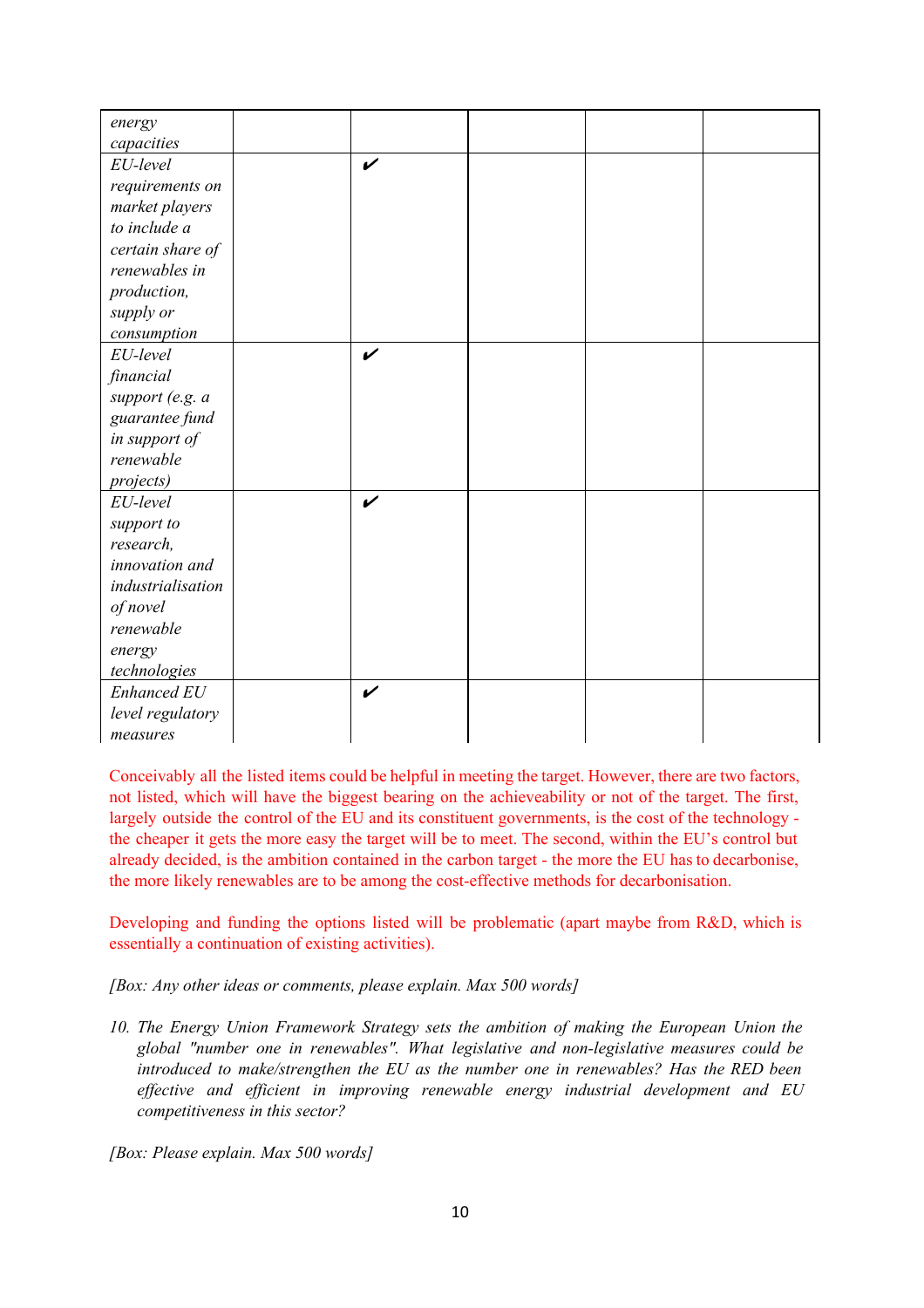## **2. Empowering consumers**

The European Commission's Energy Union Strategy put the consumer at the centre stage. Consumers have a key role to play in energy markets and in driving the transition to a more sustainable energy system in the EU. On 15 July 2015, the Commission issued a Communication on delivering a new deal for energy consumers  $(COM/2015/339)^{12}$  as well as a guidance document on best practices on renewable energy self-consumption  $(SWD/2015/$  $141$ ).<sup>13</sup> In this context, REDII provides opportunities to develop more targeted measures for empowering consumers, including communities and cooperatives<sup>14</sup>.

As active participants in the energy market, consumers should be able to self-consume and store renewable energy in the EU.

Provisions on simplified and streamlined procedures on permitting and grid connection in case of projects for self-consumption of renewable energy could be further enhanced.

The wide-spread development of self-consumption may also require gradual adjustment of retail tariffs to promote consumers' flexibility, while supporting energy efficiency and the renewable energy objectives and at the same time minimise total system costs. The establishment of common principles at EU-level for network tariff design will thus need to be considered.

Renewable energy deployments need also to observe certain rights granted to the public, by international and EU law, such as, for instance, the right to access to information, public participation and consultation, as well as access to justice on environmental matters<sup>15</sup>. Thus, contributing to accountability, transparency and public awareness.

The REDII also offers opportunities to foster local ownership of renewable energy (e.g. community and citizen participation in renewable energy cooperatives). It seems particularly important to support local authorities in preparing strategies for the promotion of renewable energy, enable cooperation between relevant actors at the local or municipal level and facilitate access to finance.

Under the RED, a Guarantees of Origin (GO) system provides an EU wide mechanism to inform electricity consumers as to the renewable nature of the electricity that they use, enabling green tariffs to develop but also being criticised for not sufficiently linking these tariffs to real incentives for additional new green energy deployment. It should be assessed to what extent the current rules for electricity disclosure (incl. GO) can be improved to reflect best practice in Member States' implementation and help consumers choose a more sustainable energy consumption pattern.

#### *Questions:*

<sup>&</sup>lt;sup>12</sup> https://ec.europa.eu/energy/sites/ener/files/documents/1\_EN\_ACT\_part1\_v8.pdf

 $13$  http://ec.europa.eu/energy/sites/ener/files/documents/1 EN autre document travail service part1 v6.pdf

<sup>&</sup>lt;sup>14</sup> Without prejudice to the EU and international law on the right to access to information, public participation and consultation, as well as access to justice on environmental matters.

<sup>&</sup>lt;sup>15</sup> UNECE Convention on access to information, public participation in decision-making and access to justice in environmental matters (Aarhus Convention), Directive 2011/92/EU, as amended by Directive 2014/52/EU (EIA Directive), Directive 2001/42/EC (SEA Directive).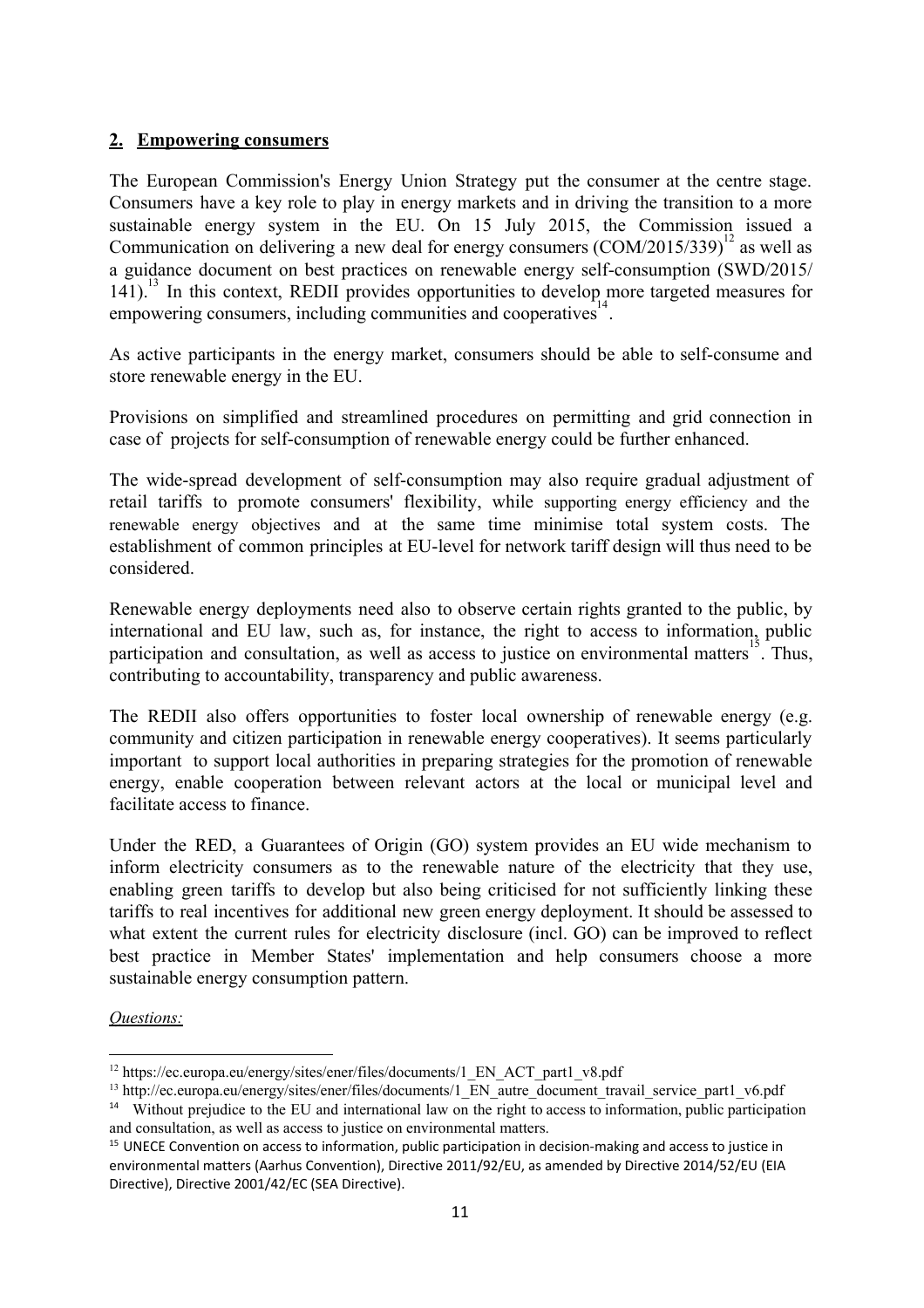| No opinion<br>Very important<br>Not very<br>Not important<br>Important<br>barrier<br>barrier<br>important<br>barrier<br>barrier<br>Self-consumption<br>or storage of<br>renewable<br>electricity<br>produced onsite<br>is forbidden<br>Surplus<br>✓<br>electricity that is<br>not self-consumed<br>onsite cannot be<br>sold to the grid<br>✓<br>Surplus<br>electricity that is<br>not self-consumed<br>onsite is not<br>valued fairly<br>Appliances or<br>enabler for<br>thermal and<br>electrical storage<br>onsite are too<br>expensive<br>Complex and/or<br>✓<br>lengthy<br>administrative<br>procedures,<br>particularly<br>penalising small<br>self-consumption<br>systems<br>Lack of smart<br>✓<br>grids and smart<br>metering systems<br>at the consumer's<br>premises<br>The design of<br>✓<br>local network<br>tariffs<br>The design of<br>✓ | ぃーい                 | $\alpha$ |  |  |
|-------------------------------------------------------------------------------------------------------------------------------------------------------------------------------------------------------------------------------------------------------------------------------------------------------------------------------------------------------------------------------------------------------------------------------------------------------------------------------------------------------------------------------------------------------------------------------------------------------------------------------------------------------------------------------------------------------------------------------------------------------------------------------------------------------------------------------------------------------|---------------------|----------|--|--|
|                                                                                                                                                                                                                                                                                                                                                                                                                                                                                                                                                                                                                                                                                                                                                                                                                                                       |                     |          |  |  |
|                                                                                                                                                                                                                                                                                                                                                                                                                                                                                                                                                                                                                                                                                                                                                                                                                                                       |                     |          |  |  |
|                                                                                                                                                                                                                                                                                                                                                                                                                                                                                                                                                                                                                                                                                                                                                                                                                                                       |                     |          |  |  |
|                                                                                                                                                                                                                                                                                                                                                                                                                                                                                                                                                                                                                                                                                                                                                                                                                                                       |                     |          |  |  |
|                                                                                                                                                                                                                                                                                                                                                                                                                                                                                                                                                                                                                                                                                                                                                                                                                                                       |                     |          |  |  |
|                                                                                                                                                                                                                                                                                                                                                                                                                                                                                                                                                                                                                                                                                                                                                                                                                                                       |                     |          |  |  |
|                                                                                                                                                                                                                                                                                                                                                                                                                                                                                                                                                                                                                                                                                                                                                                                                                                                       |                     |          |  |  |
|                                                                                                                                                                                                                                                                                                                                                                                                                                                                                                                                                                                                                                                                                                                                                                                                                                                       |                     |          |  |  |
|                                                                                                                                                                                                                                                                                                                                                                                                                                                                                                                                                                                                                                                                                                                                                                                                                                                       |                     |          |  |  |
|                                                                                                                                                                                                                                                                                                                                                                                                                                                                                                                                                                                                                                                                                                                                                                                                                                                       |                     |          |  |  |
|                                                                                                                                                                                                                                                                                                                                                                                                                                                                                                                                                                                                                                                                                                                                                                                                                                                       |                     |          |  |  |
|                                                                                                                                                                                                                                                                                                                                                                                                                                                                                                                                                                                                                                                                                                                                                                                                                                                       |                     |          |  |  |
|                                                                                                                                                                                                                                                                                                                                                                                                                                                                                                                                                                                                                                                                                                                                                                                                                                                       |                     |          |  |  |
|                                                                                                                                                                                                                                                                                                                                                                                                                                                                                                                                                                                                                                                                                                                                                                                                                                                       |                     |          |  |  |
|                                                                                                                                                                                                                                                                                                                                                                                                                                                                                                                                                                                                                                                                                                                                                                                                                                                       |                     |          |  |  |
|                                                                                                                                                                                                                                                                                                                                                                                                                                                                                                                                                                                                                                                                                                                                                                                                                                                       |                     |          |  |  |
|                                                                                                                                                                                                                                                                                                                                                                                                                                                                                                                                                                                                                                                                                                                                                                                                                                                       |                     |          |  |  |
|                                                                                                                                                                                                                                                                                                                                                                                                                                                                                                                                                                                                                                                                                                                                                                                                                                                       |                     |          |  |  |
|                                                                                                                                                                                                                                                                                                                                                                                                                                                                                                                                                                                                                                                                                                                                                                                                                                                       |                     |          |  |  |
|                                                                                                                                                                                                                                                                                                                                                                                                                                                                                                                                                                                                                                                                                                                                                                                                                                                       |                     |          |  |  |
|                                                                                                                                                                                                                                                                                                                                                                                                                                                                                                                                                                                                                                                                                                                                                                                                                                                       |                     |          |  |  |
|                                                                                                                                                                                                                                                                                                                                                                                                                                                                                                                                                                                                                                                                                                                                                                                                                                                       |                     |          |  |  |
|                                                                                                                                                                                                                                                                                                                                                                                                                                                                                                                                                                                                                                                                                                                                                                                                                                                       |                     |          |  |  |
|                                                                                                                                                                                                                                                                                                                                                                                                                                                                                                                                                                                                                                                                                                                                                                                                                                                       |                     |          |  |  |
|                                                                                                                                                                                                                                                                                                                                                                                                                                                                                                                                                                                                                                                                                                                                                                                                                                                       |                     |          |  |  |
|                                                                                                                                                                                                                                                                                                                                                                                                                                                                                                                                                                                                                                                                                                                                                                                                                                                       |                     |          |  |  |
|                                                                                                                                                                                                                                                                                                                                                                                                                                                                                                                                                                                                                                                                                                                                                                                                                                                       |                     |          |  |  |
|                                                                                                                                                                                                                                                                                                                                                                                                                                                                                                                                                                                                                                                                                                                                                                                                                                                       |                     |          |  |  |
|                                                                                                                                                                                                                                                                                                                                                                                                                                                                                                                                                                                                                                                                                                                                                                                                                                                       |                     |          |  |  |
|                                                                                                                                                                                                                                                                                                                                                                                                                                                                                                                                                                                                                                                                                                                                                                                                                                                       |                     |          |  |  |
|                                                                                                                                                                                                                                                                                                                                                                                                                                                                                                                                                                                                                                                                                                                                                                                                                                                       |                     |          |  |  |
|                                                                                                                                                                                                                                                                                                                                                                                                                                                                                                                                                                                                                                                                                                                                                                                                                                                       |                     |          |  |  |
|                                                                                                                                                                                                                                                                                                                                                                                                                                                                                                                                                                                                                                                                                                                                                                                                                                                       |                     |          |  |  |
|                                                                                                                                                                                                                                                                                                                                                                                                                                                                                                                                                                                                                                                                                                                                                                                                                                                       |                     |          |  |  |
|                                                                                                                                                                                                                                                                                                                                                                                                                                                                                                                                                                                                                                                                                                                                                                                                                                                       |                     |          |  |  |
|                                                                                                                                                                                                                                                                                                                                                                                                                                                                                                                                                                                                                                                                                                                                                                                                                                                       |                     |          |  |  |
|                                                                                                                                                                                                                                                                                                                                                                                                                                                                                                                                                                                                                                                                                                                                                                                                                                                       |                     |          |  |  |
|                                                                                                                                                                                                                                                                                                                                                                                                                                                                                                                                                                                                                                                                                                                                                                                                                                                       |                     |          |  |  |
|                                                                                                                                                                                                                                                                                                                                                                                                                                                                                                                                                                                                                                                                                                                                                                                                                                                       |                     |          |  |  |
|                                                                                                                                                                                                                                                                                                                                                                                                                                                                                                                                                                                                                                                                                                                                                                                                                                                       |                     |          |  |  |
|                                                                                                                                                                                                                                                                                                                                                                                                                                                                                                                                                                                                                                                                                                                                                                                                                                                       |                     |          |  |  |
|                                                                                                                                                                                                                                                                                                                                                                                                                                                                                                                                                                                                                                                                                                                                                                                                                                                       |                     |          |  |  |
|                                                                                                                                                                                                                                                                                                                                                                                                                                                                                                                                                                                                                                                                                                                                                                                                                                                       |                     |          |  |  |
|                                                                                                                                                                                                                                                                                                                                                                                                                                                                                                                                                                                                                                                                                                                                                                                                                                                       |                     |          |  |  |
|                                                                                                                                                                                                                                                                                                                                                                                                                                                                                                                                                                                                                                                                                                                                                                                                                                                       |                     |          |  |  |
|                                                                                                                                                                                                                                                                                                                                                                                                                                                                                                                                                                                                                                                                                                                                                                                                                                                       | electricity tariffs |          |  |  |

*11. How would you rate the importance of the following barriers for consumers to produce and selfconsume their own renewable energy?*

*[Box: Other? Please explain. Max 500 words]*

Conditions in the UK for self‐generation are currently relatively benign. However, if rules were changed such that the problems listed in Q11 above were to restrict self‐generation, they would be important barriers as indicated by the questionnaire responses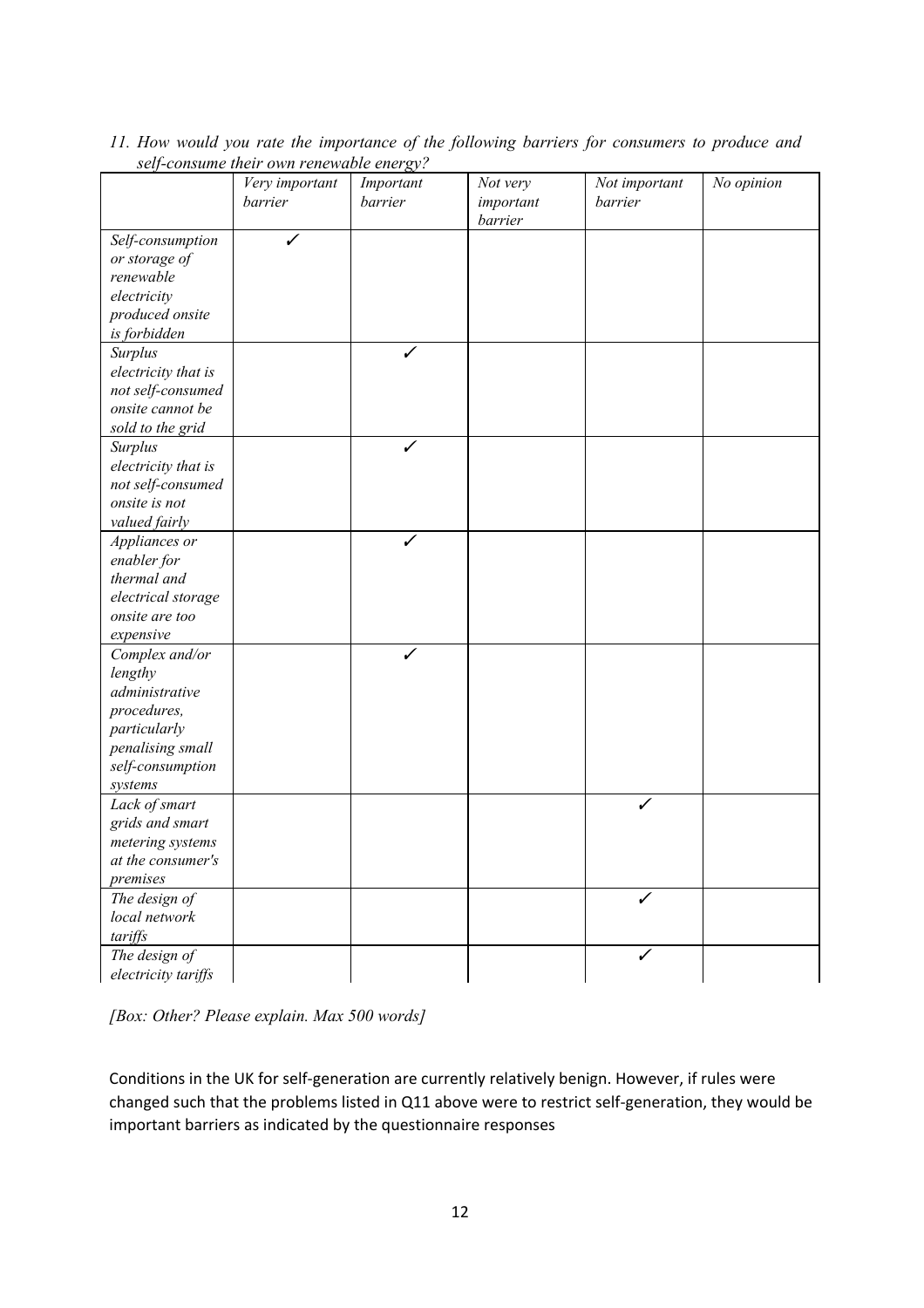It is important to note that the importance of specific barriers on their own are difficult to judge in isolation given that the decision making process for consumers varies for individuals based on their circumstances and many barriers are inter-connected.

It is our view that there are additional barriers that factor more highly in consumers decisions to produce and consume their own energy. The biggest barrier by far is the high upfront cost of renewable energy generating technologies. These costs limit the availability of self-consumption to more affluent consumers and miss out a significant proportion of consumers who would likely benefit much more from self-consumption through lower energy bills. While the advent of better energy storage systems will provide greater potential for smaller scale renewable energy generation it will also add further costs that many will find prohibitive.

Furthermore, small-scale renewable energy generation (electricity  $\&$  heat technologies) is still relatively unknown to the wider population of many EU nations. Consumers little understand the potential benefits and also how such systems are best operated to ensure most efficient use which means they are less inclined to choose these systems over and above the mainstream methods of heating and lighting their homes.

Another key issue is lack of consumer understanding in how they can match their consumption to the generated energy supply of renewables by shifting their energy demand. While this will become less of an issue as energy storage systems better penetrate the market it will remain an issue for existing systems and also for consumers without the ability to purchase storage systems alongside generation technologies.

Different barriers also exist for renewable energy self-consumption at the community level. Designing and implementing community energy projects are complex and time-consuming, and generally require some specialised skills. Some of the barriers facing community groups are navigating the planning system, obtaining necessary permissions from local grid networks and understanding the additional cost implications of these things, and raising necessary investment funds.

*12. In general, do you think that renewable energy potential at local level is:*

- Highly *under-exploited*
- *Under-exploited* ✔
- *• Ef iciently / fully exploited*
- *<i>Over-exploited* (*i.e. beyond cost-effectiveness*)
- *• No opinion*

In that the RED has led to policies at the Member State level to support community or local level *renewable energy then it has had some degree of success. However, the regulatory and institutional landscape that covers community energy systems is very dif icult for consumers to navigate. It is our view that based on this complexity it is likely that local level renewable energy potential is underexploited.*

*13. How would you rate the importance of the following barriers that may be specifically hampering the further deployment of renewable energy projects at the local level (municipalities and energy cooperatives):*

| /erv<br>important<br>barrier | Important<br>barrier | Not very<br>important<br>barrier | Not important<br>barrier | No opinion |
|------------------------------|----------------------|----------------------------------|--------------------------|------------|
|------------------------------|----------------------|----------------------------------|--------------------------|------------|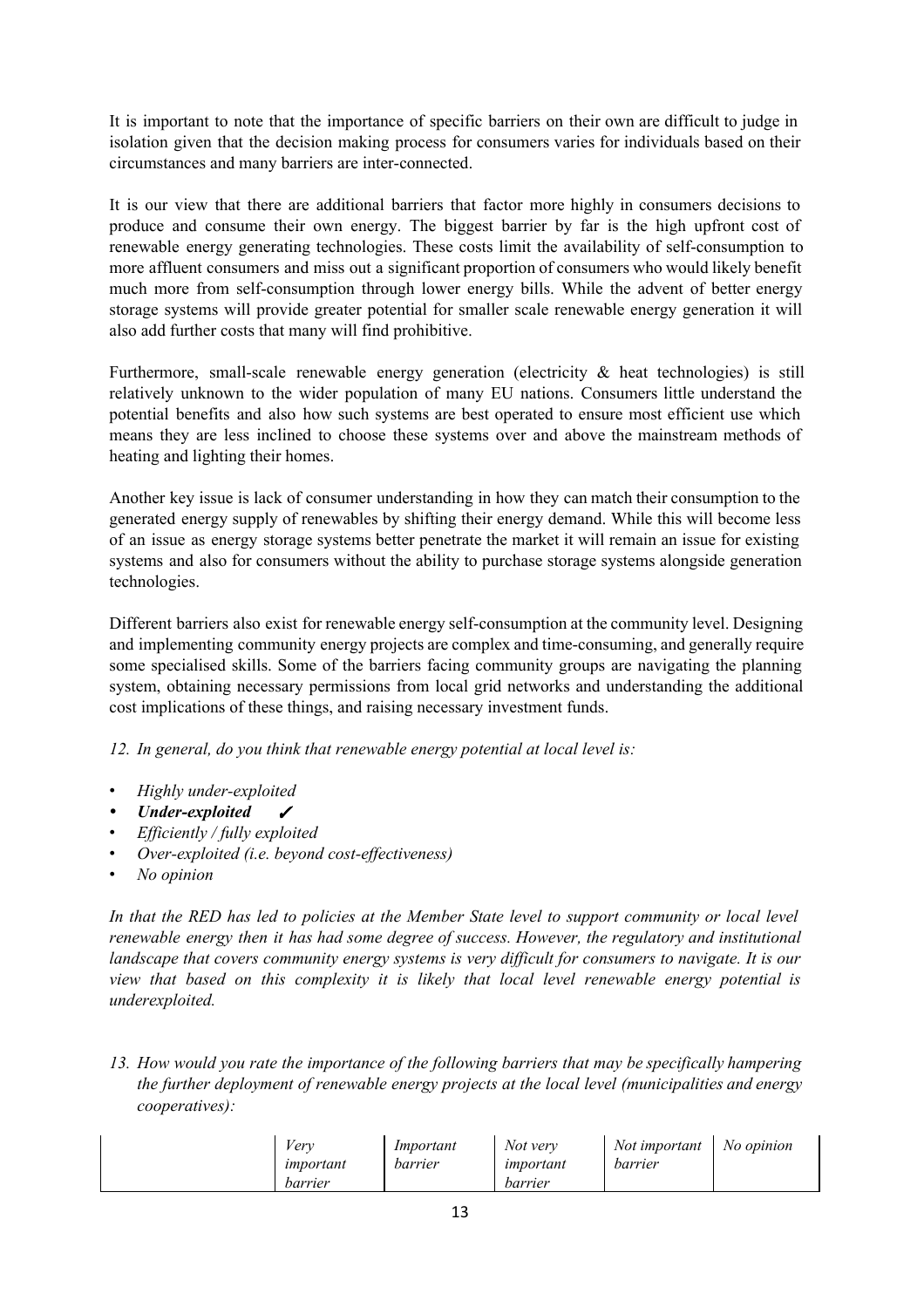| Lack of support from<br>Member State<br>authorities                                                    |   |  |  |
|--------------------------------------------------------------------------------------------------------|---|--|--|
| Lack of administrative<br>capacity and/or<br>expertise/<br>knowledge/information<br>at the local level | ✓ |  |  |
| Lack of energy strategy<br>and planning at local<br>level                                              |   |  |  |
| Lack of eligible land for<br>projects and private<br>property conflicts                                |   |  |  |
| Difficulties in clustering<br>projects to reach a<br>critical mass at local<br>level                   |   |  |  |
| Lack of targeted<br>financial resources<br>(including support<br>schemes)                              |   |  |  |
| Negative public<br>perception                                                                          |   |  |  |

*[Box: Other? Please explain. Max 500 words]*

*14. Please rate the appropriateness of stronger EU rules in the following areas to remove barriers that may be specifically hampering the further deployment of renewable energy projects at the local level :*

|                                                                                                                        | Very<br>appropriate | Appropriate | Not very<br>appropriate | Not<br>appropriate | No opinion |
|------------------------------------------------------------------------------------------------------------------------|---------------------|-------------|-------------------------|--------------------|------------|
| Promoting the<br>integration of<br>renewable energy<br>in local<br>infrastructure<br>and public<br>services            |                     | ✓           |                         |                    |            |
| Supporting local<br>authorities in<br>preparing<br>strategies and<br>plans for the<br>promotion of<br>renewable energy |                     | ✓           |                         |                    |            |
| Facilitating<br>cooperation<br>between relevant<br>actors at the local<br>or municipal level                           |                     |             |                         | ✓                  |            |
| Facilitating<br>access to targeted<br>financing                                                                        |                     | ✓           |                         |                    |            |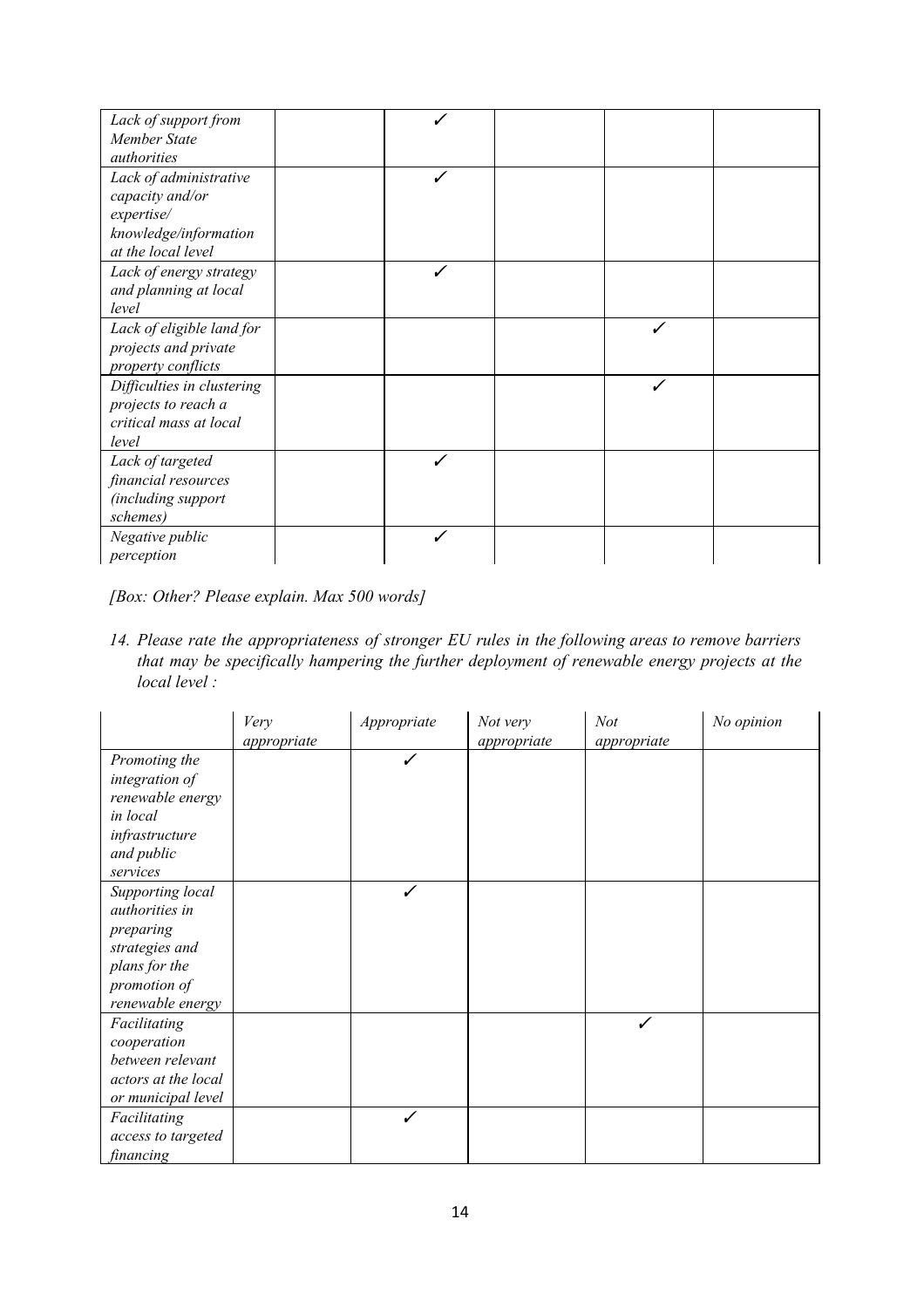| EU-wide right to |  |  |  |
|------------------|--|--|--|
| generate,        |  |  |  |
| self-consume and |  |  |  |
| store renewable  |  |  |  |
| electricity      |  |  |  |
| Measures to      |  |  |  |
| ensure that      |  |  |  |
| surplus          |  |  |  |
| self-generated   |  |  |  |
| electricity is   |  |  |  |
| fairly valued    |  |  |  |
| Harmonized       |  |  |  |
| principles for   |  |  |  |
| network tariffs  |  |  |  |
| that promote     |  |  |  |
| consumers'       |  |  |  |
| flexibility and  |  |  |  |
| minimise system  |  |  |  |
| costs            |  |  |  |

*We would also note that harmonised principles for network tarif s should not unfairly penalise those consumers who do not have the ability to engage in more flexible energy demand.*

*15. Should the current system for providing consumers with information on the sources of electricity that they consume be further developed and improved?*

*[Box: If not, why? If yes, how? Should the current Guarantees of Origin (GO) system be made the mandatory form of information disclosure to consumers? Should other information, such as e.g. CO<sup>2</sup> emissions be included? Should it be extended to the whole energy system and include also nonrenewable sources? Other ideas? To what extent has the current GO system been successful in providing consumers with information on the sources of electricity that they consume? Max 500 words]*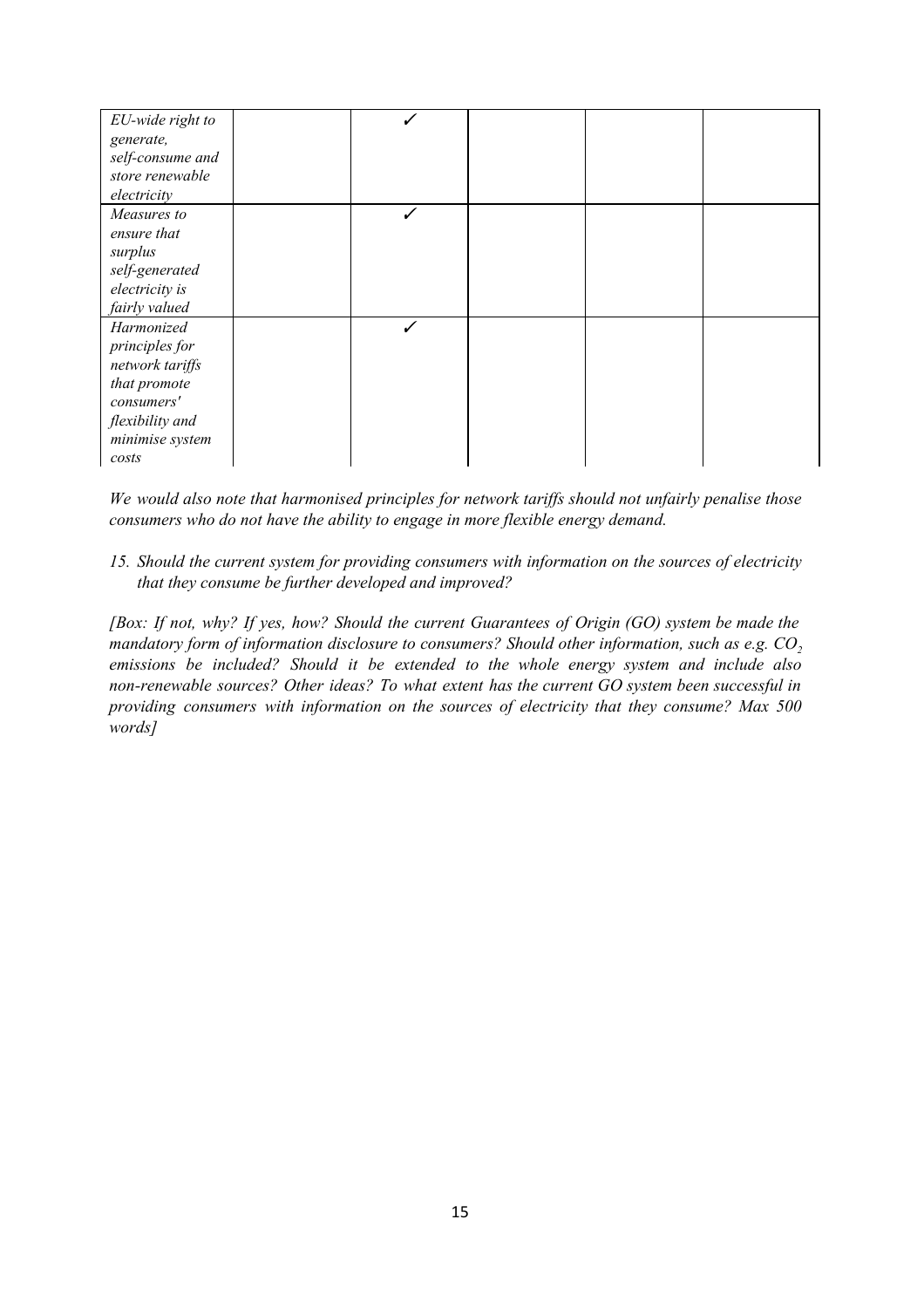## **3. Decarbonising the heating and cooling sector**

Renewable heating and cooling can make a real difference for the decarbonisation of the EU economy and enhance EU security of supply. While cost-effective renewable energy equipment is available,  $80-90\%$  of the EU heat and hot water production is still using largely imported gas and oil. The RED includes limited provisions for the promotion of renewable heating and cooling. In REDII, more targeted measures could be considered to further increase renewables deployment in the heating and cooling sector, building on and interacting with energy efficiency and security of energy supply legislation. A comprehensive approach could be developed targeting buildings, individual energy use for heating and cooling, and the share of renewable energy in district heating and CHP units.

Efficient ways need to be found to stimulate switching from fossil fuels to renewable heating and cooling and hot water generation in the large number of EU homes with individual heating equipment. The existing nearly-zero energy building (NZEB) standards (mandatory from 2021 for all new building) include obligations for minimum use of renewable energy. It appears however that this is insufficient to further encourage the use of renewables at the building level. It could therefore be considered whether the NZEB rules should be made more ambitious to also include an obligation to use renewable energy heating (including water heating) and cooling in the existing building stock, effective if and when the building is subject to major renovation or the heating system is replaced. Measures will also need to encourage a shift in consumer behaviour, perhaps through better information about renewable energy alternatives from heating equipment suppliers and installers, and encourage investment in energy storage and demand-shifting capacity.

Although district heating systems only cover 13% of the European heat market, in Nordic, Central and Eastern European Member States 50-80% of the heating is produced by district heating. Most of this heating is produced from imported natural gas, followed by coal, and renewables. In these Member States, measures to increase the share of renewable energy in heating and cooling supply could bring significant gains. For example, it could be assessed whether, based on comprehensive assessments of national heating and cooling potentials, energy suppliers could potentially be required to progressively increase the share of renewable energy in the overall energy that is placed on the market for heating and cooling purposes, taken into account the market incentives already available for this sector. It could also be assessed whether all new and significantly upgraded heating and cooling infrastructure should enable at least a certain share of all heating, cooling and hot water needs to be sourced from renewable energy sources produced on site or nearby (through local networks).

The potential for renewable energy in decarbonising the heating and cooling sector will also be addressed within the forthcoming Heating and Cooling Strategy and Security of Energy Supply proposals, while sustainability aspects will be addressed through the post-2020 EU bioenergy sustainability policy.

#### *Questions:*

*16. Please rate the importance of the following barriers in hampering the deployment of renewable heating and cooling in the EU:*

| ີ<br>ີ | ′eri      | Important | Not very  | Not       | No opinion |
|--------|-----------|-----------|-----------|-----------|------------|
|        | important | barrier   | important | important |            |
|        | barrier   |           | barrier   | barrier   |            |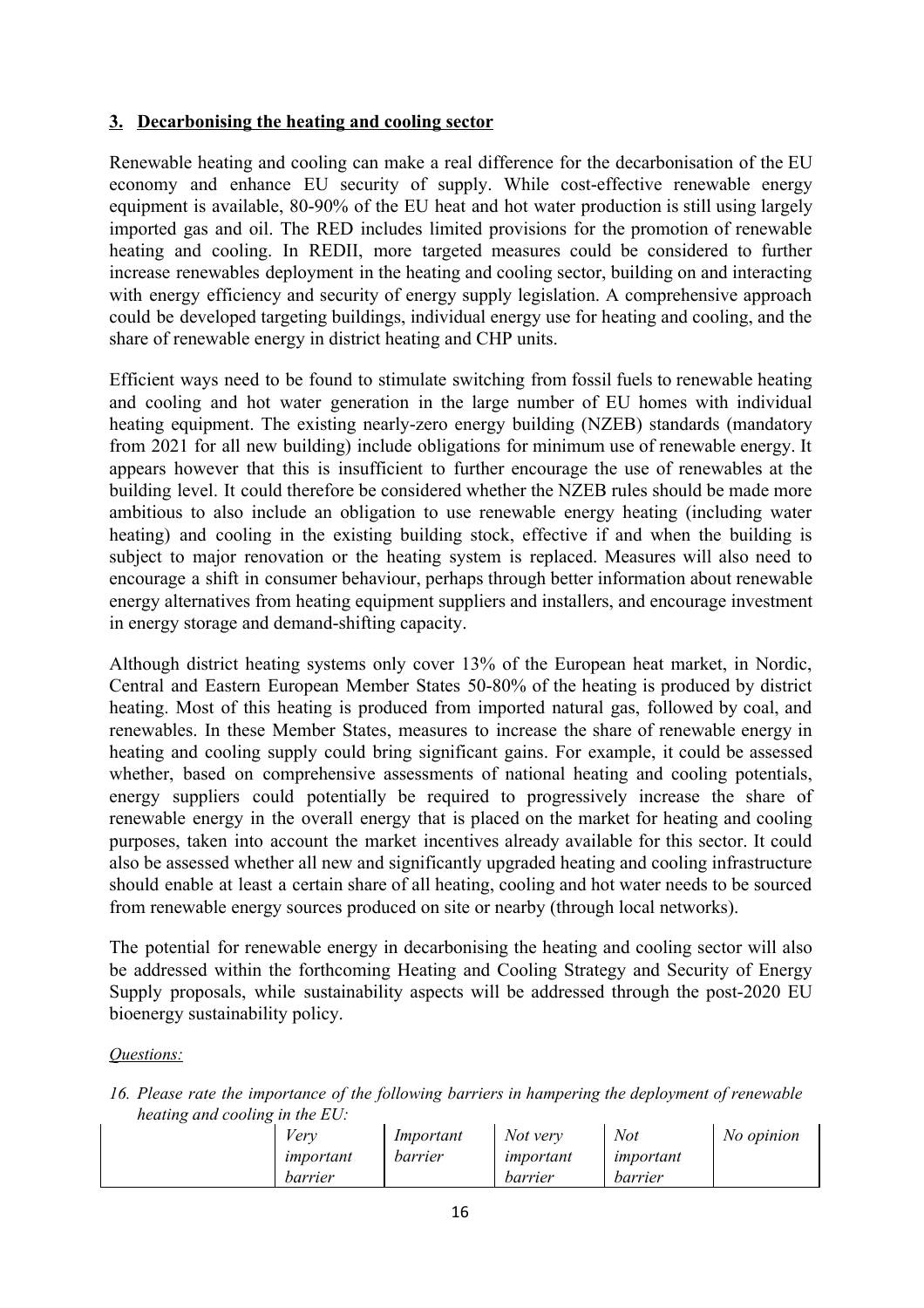| Real or perceived                             |              |   |              |   |  |
|-----------------------------------------------|--------------|---|--------------|---|--|
|                                               |              |   |              |   |  |
| incoherence in                                |              |   |              |   |  |
| existing EU policies                          |              |   |              |   |  |
| (such as RED, EED                             |              |   |              |   |  |
| and EPBD)                                     |              |   |              |   |  |
| Lack of administrative                        |              | ✓ |              |   |  |
| capacity and/or                               |              |   |              |   |  |
| expertise/                                    |              |   |              |   |  |
| knowledge/informatio                          |              |   |              |   |  |
| n at the national and                         |              |   |              |   |  |
| local level                                   |              |   |              |   |  |
| Lack of energy                                |              | ✓ |              |   |  |
| strategy and planning                         |              |   |              |   |  |
| at the national and                           |              |   |              |   |  |
| local level                                   |              |   |              |   |  |
| Lack of physical                              |              |   | $\checkmark$ |   |  |
| space to develop                              |              |   |              |   |  |
| renewable heating                             |              |   |              |   |  |
| and cooling solutions                         |              |   |              |   |  |
|                                               | $\checkmark$ |   |              |   |  |
| Lack of requirements<br>in building codes and |              |   |              |   |  |
|                                               |              |   |              |   |  |
| other national or                             |              |   |              |   |  |
| local legislation and                         |              |   |              |   |  |
| regulation to increase                        |              |   |              |   |  |
| the share of energy                           |              |   |              |   |  |
| from renewable                                |              |   |              |   |  |
| sources in the                                |              |   |              |   |  |
| building sector                               |              |   |              |   |  |
| Heating and cooling                           |              |   |              | ✓ |  |
| equipment installers                          |              |   |              |   |  |
| lack sufficient                               |              |   |              |   |  |
| knowledge or                                  |              |   |              |   |  |
| information to offer                          |              |   |              |   |  |
| renewable energy                              |              |   |              |   |  |
| alternatives when                             |              |   |              |   |  |
| asked to replace fossil                       |              |   |              |   |  |
| fuel heating and                              |              |   |              |   |  |
| cooling equipment                             |              |   |              |   |  |
| Lack of targeted                              |              | ✓ |              |   |  |
| financial resources                           |              |   |              |   |  |
| and financing                                 |              |   |              |   |  |
| instruments                                   |              |   |              |   |  |
| Lack of definition and                        |              |   |              | ✓ |  |
| recognition of                                |              |   |              |   |  |
| renewable cooling                             |              |   |              |   |  |
| Lack of electricity                           |              | ✓ |              |   |  |
| market design                                 |              |   |              |   |  |
| supporting demand                             |              |   |              |   |  |
|                                               |              |   |              |   |  |
| response,<br>decentralised energy             |              |   |              |   |  |
|                                               |              |   |              |   |  |
| and self-consumption                          |              |   |              |   |  |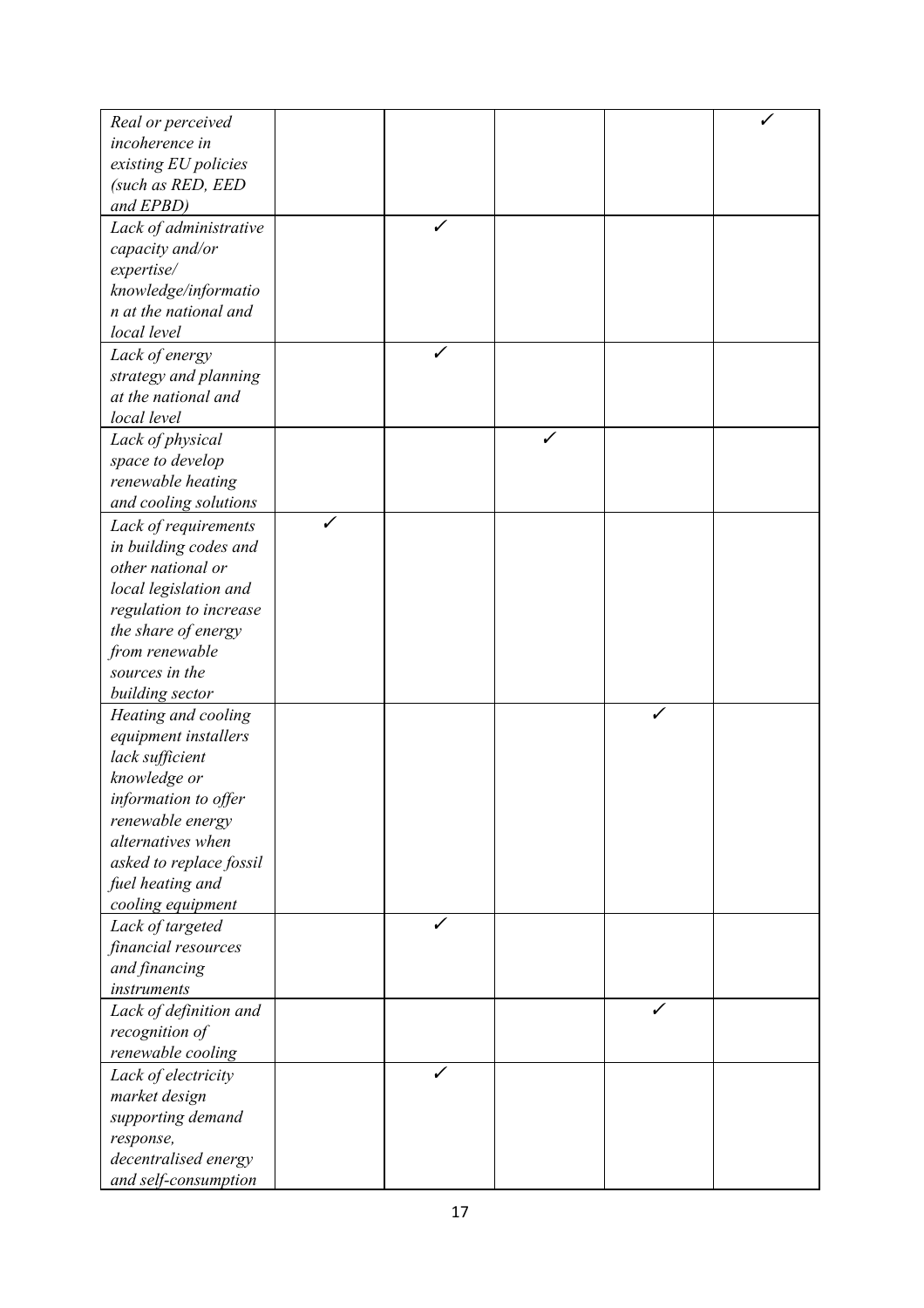| and thermal storage    |  |   |  |
|------------------------|--|---|--|
| in buildings and       |  |   |  |
| district systems       |  |   |  |
| Lack of mapping tools  |  | ✓ |  |
| to identify the        |  |   |  |
| resources potential at |  |   |  |
| regional scale with    |  |   |  |
| local renewable        |  |   |  |
| energy                 |  |   |  |
| Lack of tools and      |  |   |  |
| information to         |  |   |  |
| compare the lifecycle  |  |   |  |
| costs of the various   |  |   |  |
| alternative heating    |  |   |  |
| and cooling            |  |   |  |
| alternatives           |  |   |  |
| Negative public        |  |   |  |
| perception             |  |   |  |

*It is important to note that generally consumers are unfamiliar with renewable heating technologies.* This leads them to mistrust them in terms of reliability, running costs, ability to switch and savings all *of which contributes to the negative public perception. This negative perception is sometimes, in part,* based on good reasoning. There is a significant lack of sufficiently skilled installers in this sector in *the UK and we have anecdotal evidence of incorrectly installed equipment that has led to high bills causing severe consumer detriment. Examples like this do nothing to reassure consumers that these technologies are a good investment for heating their homes.*

*In addition, the upfront costs for these technologies remains high in comparison to more conventional* forms of heating and the potential for higher bills is great given the lack in installation skills in the *UK. The up-front cost and co-ordination disadvantages of district heating, compared with conventional heating technologies, are a barrier that technology and policy will struggle to overcome.*

With regards to demand side response we would also like to note that there is evidence from UK pilot *programmes that not all consumers have the ability to engage with this market and as a result they could end up worse of . These distributional impacts should be investigated further.*

*17. Please rate the most ef ective means of addressing these barriers and advancing the decarbonisation of EU heating and cooling supply:*

| $\alpha$ . The companion $\beta$ is the contract $\beta$ in $\beta$ is the property. |                |           |                       |               |            |  |
|--------------------------------------------------------------------------------------|----------------|-----------|-----------------------|---------------|------------|--|
|                                                                                      | Very effective | Effective | Not very<br>effective | Not effective | No opinion |  |
| Renewable<br>heating and<br>cooling obligation                                       |                |           |                       |               |            |  |

<sup>&</sup>lt;sup>16</sup> 'Renewable energy obligation' means a national support scheme requiring energy producers to include a given proportion of energy from renewable sources in their production, requiring energy suppliers to include a given proportion of energy from renewable sources in their supply, or requiring energy consumers to include a given proportion of energy from renewable sources in their consumption.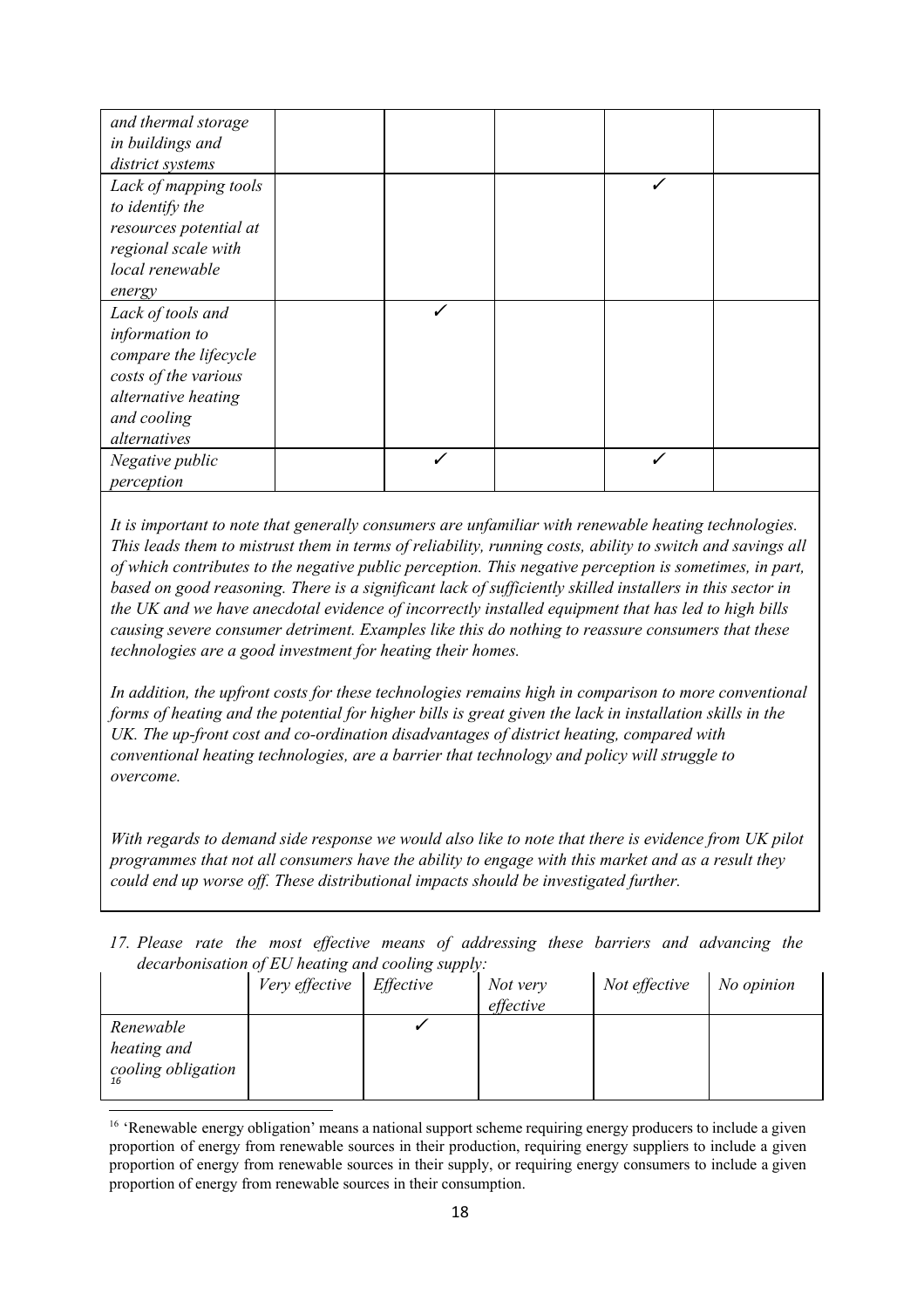| Requirement for    |   |   |  |  |
|--------------------|---|---|--|--|
| energy suppliers   |   |   |  |  |
| and/or             |   |   |  |  |
| distributors to    |   |   |  |  |
|                    |   |   |  |  |
| inform consumers   |   |   |  |  |
| of the costs of    |   |   |  |  |
| heating and        |   |   |  |  |
| cooling and to     |   |   |  |  |
| offer renewable    |   |   |  |  |
| heating and        |   |   |  |  |
| cooling solutions  |   |   |  |  |
| Requirement that   |   | ✓ |  |  |
| all urban and      |   |   |  |  |
| municipal          |   |   |  |  |
| infrastructure     |   |   |  |  |
| upgrades (energy   |   |   |  |  |
| infrastructures,   |   |   |  |  |
| and other relevant |   |   |  |  |
| infrastructure,    |   |   |  |  |
| such as sewage     |   |   |  |  |
| water, water and   |   |   |  |  |
| waste chains)      |   |   |  |  |
| make it possible   |   |   |  |  |
| and promote the    |   |   |  |  |
| distribution and   |   |   |  |  |
| use of renewable   |   |   |  |  |
| energy for heating |   |   |  |  |
| and cooling and    |   |   |  |  |
| hot water          |   |   |  |  |
| generation         |   |   |  |  |
| Measures           |   | ✓ |  |  |
| supporting best    |   |   |  |  |
| practices in urban |   |   |  |  |
| planning, heat     |   |   |  |  |
| planning, energy   |   |   |  |  |
| master planning,   |   |   |  |  |
| and project        |   |   |  |  |
| development        |   |   |  |  |
| Criteria and       |   |   |  |  |
| benchmarks for     |   |   |  |  |
| promoting district |   |   |  |  |
| heating and        |   |   |  |  |
| cooling taking     |   |   |  |  |
| into consideration |   |   |  |  |
| the local and      |   |   |  |  |
| regional           |   |   |  |  |
| conditions         |   |   |  |  |
| <b>Nearly</b>      | ✓ |   |  |  |
|                    |   |   |  |  |
| zero-energy        |   |   |  |  |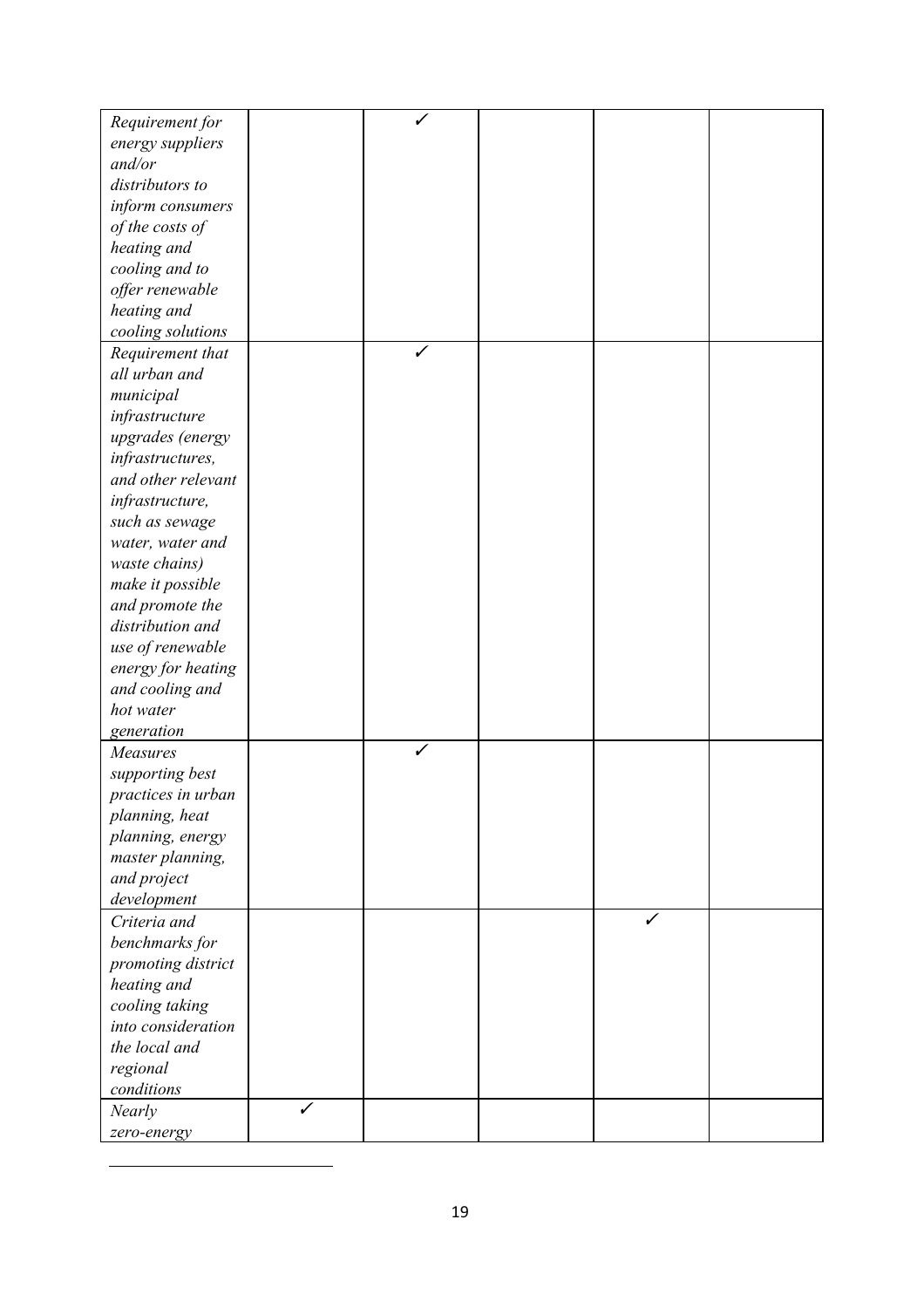| building (NZEB)           |              |   |   |  |
|---------------------------|--------------|---|---|--|
| standards to              |              |   |   |  |
| include a                 |              |   |   |  |
| mandatory                 |              |   |   |  |
| minimum use of            |              |   |   |  |
| renewable energy          |              |   |   |  |
| Including                 | $\checkmark$ |   |   |  |
| systematically            |              |   |   |  |
| renewable energy          |              |   |   |  |
| production in             |              |   |   |  |
| buildings' energy         |              |   |   |  |
| performance               |              |   |   |  |
| certificates              |              |   |   |  |
| The promotion of          |              | ✓ |   |  |
| green public              |              |   |   |  |
| procurement               |              |   |   |  |
| requirements for          |              |   |   |  |
| renewable heating         |              |   |   |  |
| & cooling in              |              |   |   |  |
| public buildings          |              |   |   |  |
| Heating and               |              |   | ✓ |  |
| cooling equipment         |              |   |   |  |
| installers should         |              |   |   |  |
| present renewable         |              |   |   |  |
| energy                    |              |   |   |  |
| alternatives when         |              |   |   |  |
| asked to replace          |              |   |   |  |
| fossil fuel heating       |              |   |   |  |
| and cooling               |              |   |   |  |
| equipment                 |              |   |   |  |
| Develop best              |              |   |   |  |
| practices for             |              |   |   |  |
| enterprises,              |              |   |   |  |
| including SMEs,           |              |   |   |  |
| to integrate              |              |   |   |  |
| renewable heating         |              |   |   |  |
| and cooling into          |              |   |   |  |
| their supply              |              |   |   |  |
| chains and                |              |   |   |  |
| operations                |              |   |   |  |
| Requirement to            |              | ✓ |   |  |
| consider                  |              |   |   |  |
| renewable energy          |              |   |   |  |
| alternatives in           |              |   |   |  |
| subnational,              |              |   |   |  |
| national, regional        |              |   |   |  |
| or EU security of         |              |   |   |  |
| supply risk               |              |   |   |  |
|                           |              |   |   |  |
| preparedness<br>plans and |              |   |   |  |
|                           |              |   |   |  |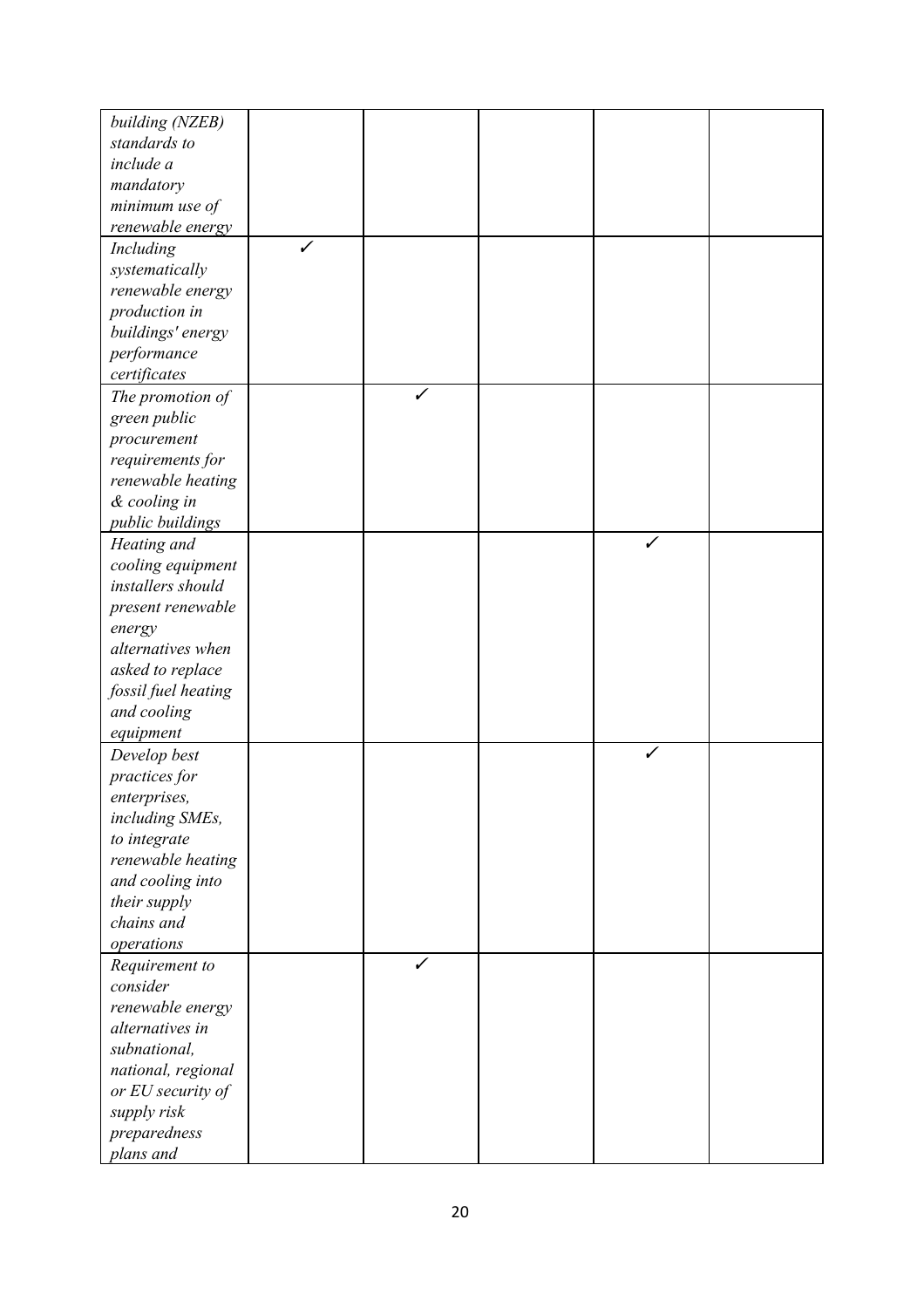| emergency<br>procedures |  |  |  |
|-------------------------|--|--|--|
| Targeted financial      |  |  |  |
| measures                |  |  |  |

A big issue is the lack of sufficient skills in the renewable heating and cooling sector. The suggested solutions above do not seem to account for the need to build an adequately trained workforce for the *installation and support for these technologies. Member States should be responsible for ensuring adequate training and certification of installers supported through an adequate enforcement regime and consumer protections with clear rights of redress.*

*In addition, further thought needs to be given to how district heating/heat networks are treated in this regime. Heat networks are effectively monopolies that customers are tied to with long-term contracts of 20 years or more. Experience in the UK shows that consumers on these schemes are subject to potentially much higher energy costs that include a high standing charge. This leaves consumers with* no control over their energy use as even greater energy efficiency levels in the home will not reduce *the overall billing cost by much. Work should be undertaken to explore what an appropriate regulatory regime for heat networks should look like that would adequately protect consumers from excessive and/or unfair pricing. It should be noted that in the UK heat networks are unregulated.*

## **4. Adapting the market design and removing barriers**

A separate public consultation, which was open during the period 15 July – 8 October 2015, gathered extensive input on a wide range of issues aimed inter alia at making the market design fit for renewables. This section includes complementary questions. Both public consultations will inform policy makers during the development of REDII.

Changes in the market provisions are of utmost importance in order to build a market which is fully fit for renewables. For example, the establishment of liquid and better integrated short-term intraday and balancing markets will help to increase flexibility and help renewable energy producers to integrate in the market and compete on an equal footing with conventional energy producers, while the strengthening of the EU ETS can contribute to reinforce the long term investment environment.

The RED includes obligations to ensure transparent and foreseeable grid development for renewable energy as well as predictable, transparent and non-discriminatory grid connection and access procedures and costs. REDII as well as the Commission's market design initiative offers opportunities to update and improve these rules to take account of market developments and experience gained. Consideration also needs to be given to dispatch provisions in close connection with the development of the market design initiative.

The on-going evaluation of the Renewable Energy Directive (REFIT) shows that overall progress in removing nonfinancial barriers to renewable energy deployment in EU Member States is still limited and slow across the EU despite the specific provisions on administrative procedures, regulations and codes for renewable energy projects, requirements to share information and ensure quality of renewable energy training enshrined in the RED. Other studies point towards the same conclusion. It is reasonable to assume that there is therefore a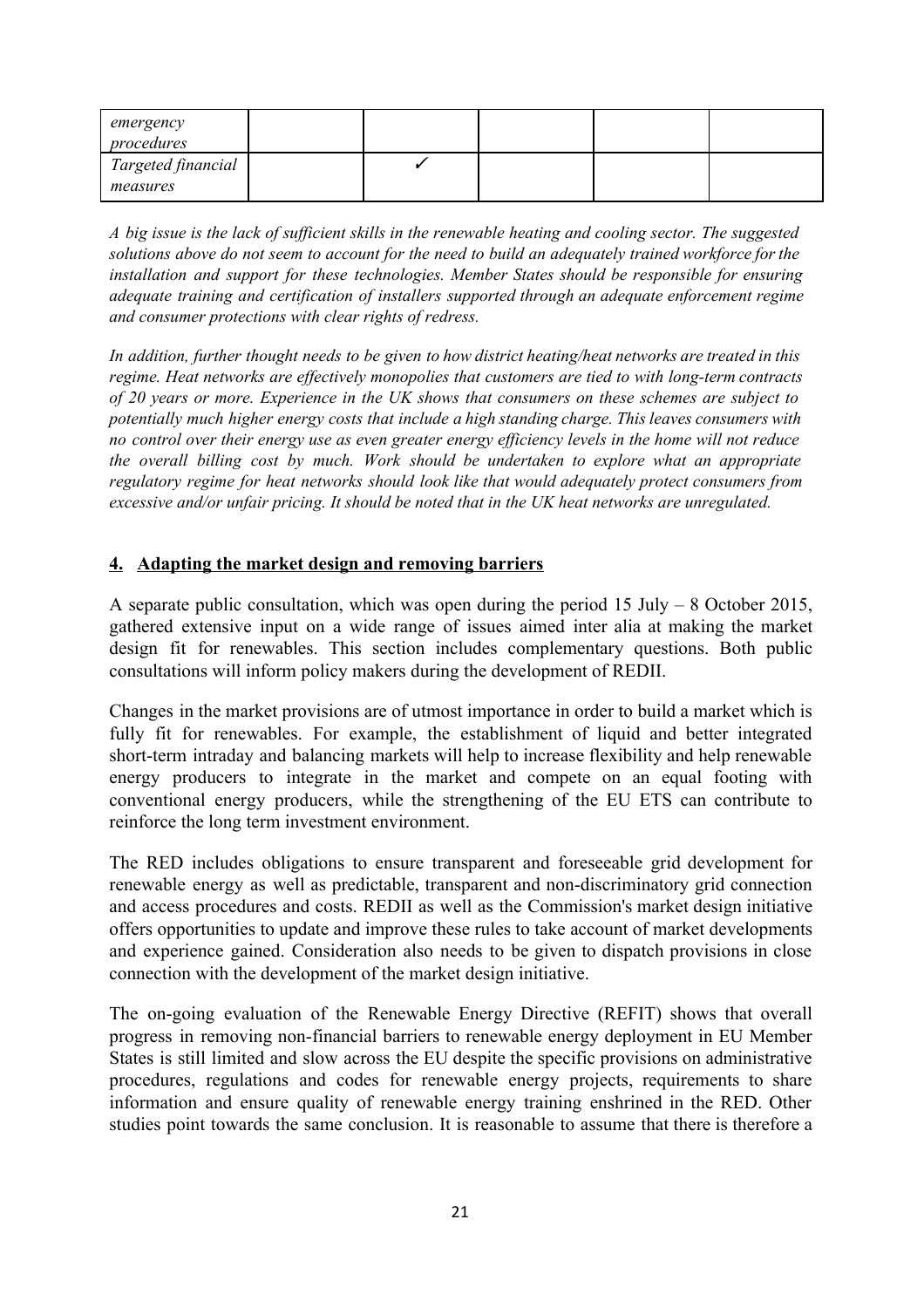need for more harmonized EU rules in a number of areas, including permitting procedures, spatial and environmental planning and vocational and professional training.

Note should be taken of already existing legal provisions and practice for streamlining and improving permit granting processes, in particular the provisions laid down in Regulation 347/2013 (TEN-E Regulation) and Directive 2011/92/EU (EIA Directive). Given the existing internal energy market, it is important to ensure that streamlining and improving the permitting granting processes is performed in accordance with existing internal EU legislation, as well as with due regard to the principle of subsidiarity and the national competences and procedures enabling renewable energy deployment. More effective and efficient administrative procedures should not compromise the high standards for protection of the environment and public participation. The establishment of a competent authority or authorities integrating or coordinating all permit granting processes ('one-stop-shop') should reduce complexity, increase efficiency and transparency and help enhance coordination among Member States.

### *Questions:*

*18. In your view, which specific evolutions of the market rules would facilitate the integration of renewables into the market and allow for the creation of a level playing field across generation technologies? Please indicate the importance of the following elements to facilitate renewable integration:*

|                   | Very      | Important | Not very  | Not important   | No opinion |
|-------------------|-----------|-----------|-----------|-----------------|------------|
|                   | important |           | important |                 |            |
| A fully           |           |           |           |                 | ✓          |
| harmonised        |           |           |           |                 |            |
| gate closure      |           |           |           |                 |            |
| time for          |           |           |           |                 |            |
| intraday          |           |           |           |                 |            |
| throughout the    |           |           |           |                 |            |
| EU                |           |           |           |                 |            |
| Shorter trading   |           |           |           |                 | ✓          |
| intervals (e.g.   |           |           |           |                 |            |
| 15 min)           |           |           |           |                 |            |
| Lower             |           |           |           | ✓               |            |
| thresholds for    |           |           |           |                 |            |
| bid sizes         |           |           |           |                 |            |
| Risk hedging      |           |           |           | $\swarrow$ Why? |            |
| products to       |           |           |           |                 |            |
| hedge             |           |           |           |                 |            |
| renewable         |           |           |           |                 |            |
| energy volatility |           |           |           |                 |            |
| Cross border      |           |           |           |                 | ✓          |
| capacity          |           |           |           |                 |            |
| allocation for    |           |           |           |                 |            |
| short-term        |           |           |           |                 |            |
| markets (i.e.,    |           |           |           |                 |            |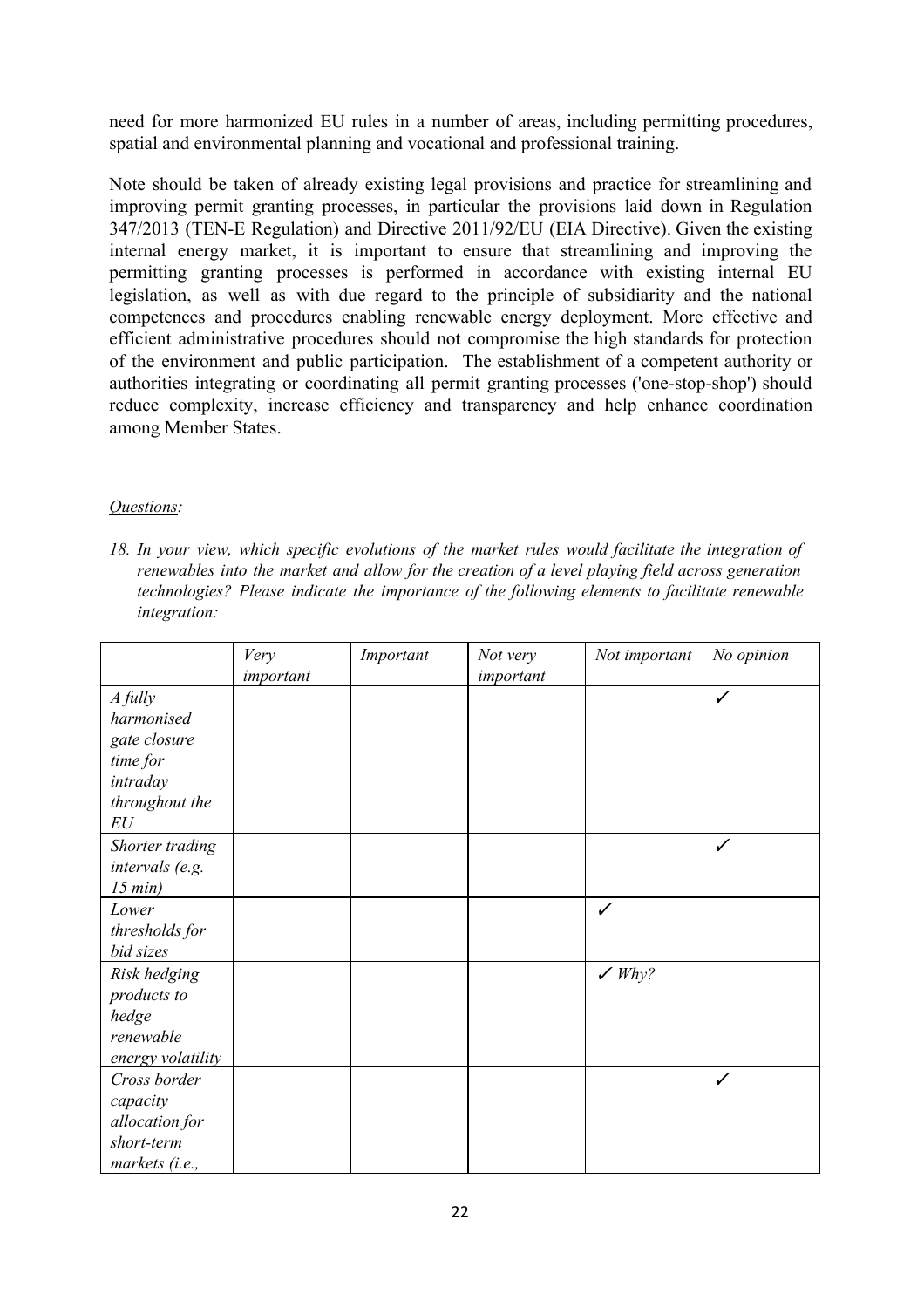| some capacity    |   |  |   |
|------------------|---|--|---|
| being reserved   |   |  |   |
| for intraday and |   |  |   |
| balancing)       |   |  |   |
| Introduction of  |   |  | ✓ |
| longer-term      |   |  |   |
| transmission     |   |  |   |
| rights $($ > 3   |   |  |   |
| years)           |   |  |   |
| Regulatory       | ✓ |  |   |
| measures to      |   |  |   |
| enable thermal,  |   |  |   |
| electrical and   |   |  |   |
| chemical         |   |  |   |
| storage          |   |  |   |
| Introduction of  | ✓ |  |   |
| time-of-use      |   |  |   |
| retail prices    |   |  |   |
| Enshrine the     | ✓ |  |   |
| right of         |   |  |   |
| consumers to     |   |  |   |
| participate in   |   |  |   |
| the market       |   |  |   |
| through demand   |   |  |   |
| response         |   |  |   |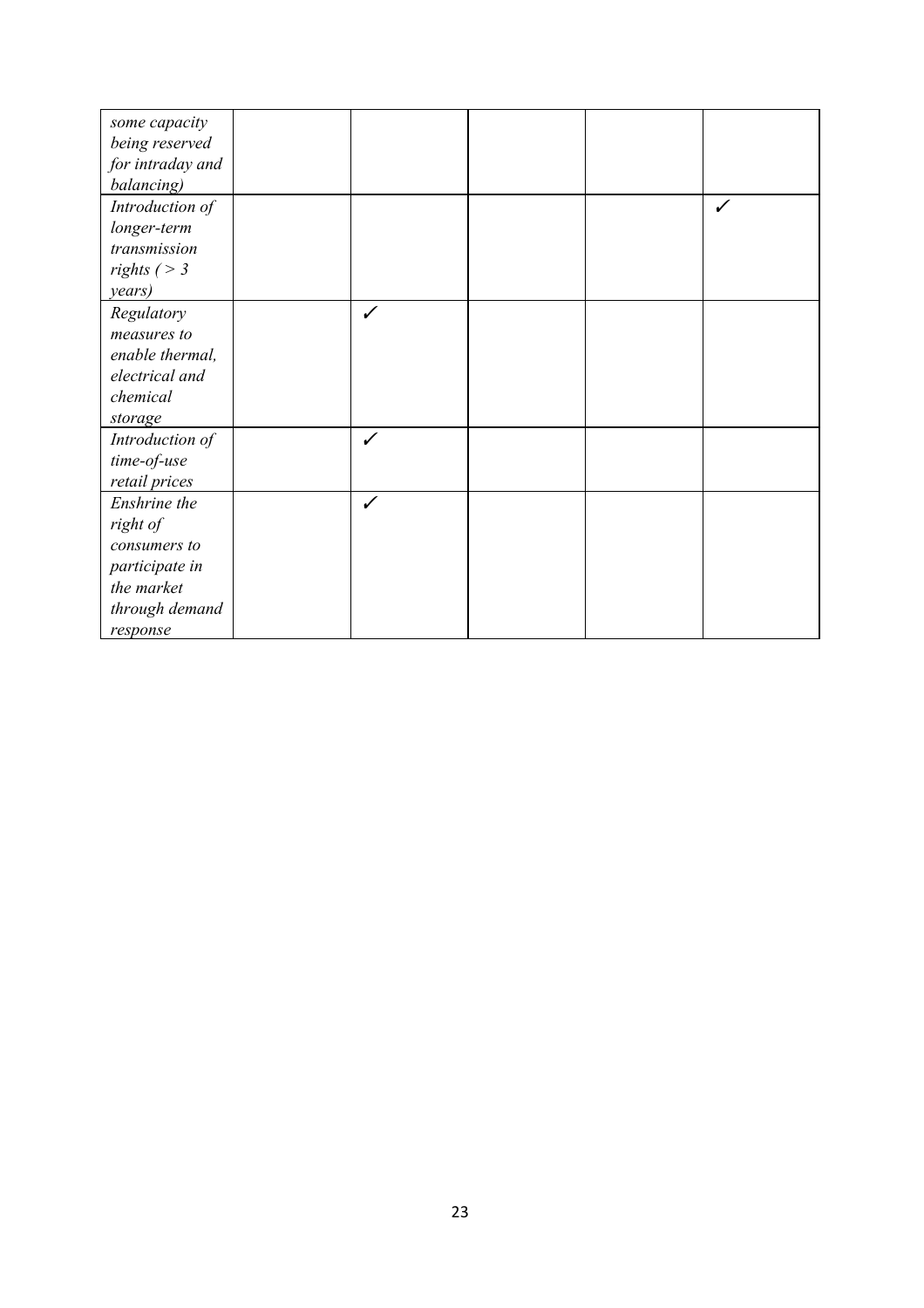#### *[Box: Any other view or ideas? Please specify. Max 500 words]*

It is unclear exactly what the motivation is for some of these proposals. Little effort has been made to explain to consumers and other non-technical stakeholders that explains what the benefits for short-term trading and settlement windows and gate closure harmonisation would be to justify the cost of transferring systems. Without seeing credible analysis showing the worth of these policy proposals we are not inclined to endorse them, but if such evidence could be produced we are not ruling out their ability to be useful.

More pressingly, we perceive that policy around storage and DSR is failing to keep pace with technological developments. In both instances enabling consumers (households and commercial) to engage with these technologies has the potential to improve system security and reduce the costs of network reinforcement. Both will potentially be aided by a shift to time-of-use retail prices, though it is important to be aware that these will be unattractive to a substantial proportion of energy consumers.

- *19. Currently, some exceptions from the standard balancing responsibilities of generators exist for energy from renewable sources. In view of increasingly mature renewable generation technologies and a* growing role of short-term markets, is time ready to in principle make all generation *technologies subject to full balancing responsibilities?*
	- *□ Yes, in principle everyone should have full balancing responsibilities*
	- *□ No, we still need exemptions*

*[Box: Please specify: If exemptions remain necessary, please specify if and in which case and why exemptions would still remain necessary (e.g. small renewable producers, nonmature technologies)? Max 500 words]*

|                     | Very      | Important | Not very  | <b>Not</b> | No opinion |
|---------------------|-----------|-----------|-----------|------------|------------|
|                     | important |           | important | important  |            |
| Treatment of        |           |           |           |            |            |
| curtailment,        |           |           |           |            |            |
| including           |           |           |           |            |            |
| compensation for    |           |           |           |            |            |
| curtailment         |           |           |           |            |            |
| Transparent and     |           |           |           |            |            |
| foreseeable grid    |           |           |           |            |            |
| development,        |           |           |           |            |            |
| taking into account |           |           |           |            |            |
| renewable           |           |           |           |            |            |
| development and     |           |           |           |            |            |
| integrating both    |           |           |           |            |            |
| TSO and DSO level   |           |           |           |            |            |
| and smart           |           |           |           |            |            |
| technologies        |           |           |           |            |            |
| Predictable         |           |           |           |            |            |
| transparent and     |           |           |           |            |            |
| non-discriminatory  |           |           |           |            |            |

*20. Please assess the importance of stronger EU rules in the following areas to remove grid regulation and infrastructure barriers for renewable electricity deployment:*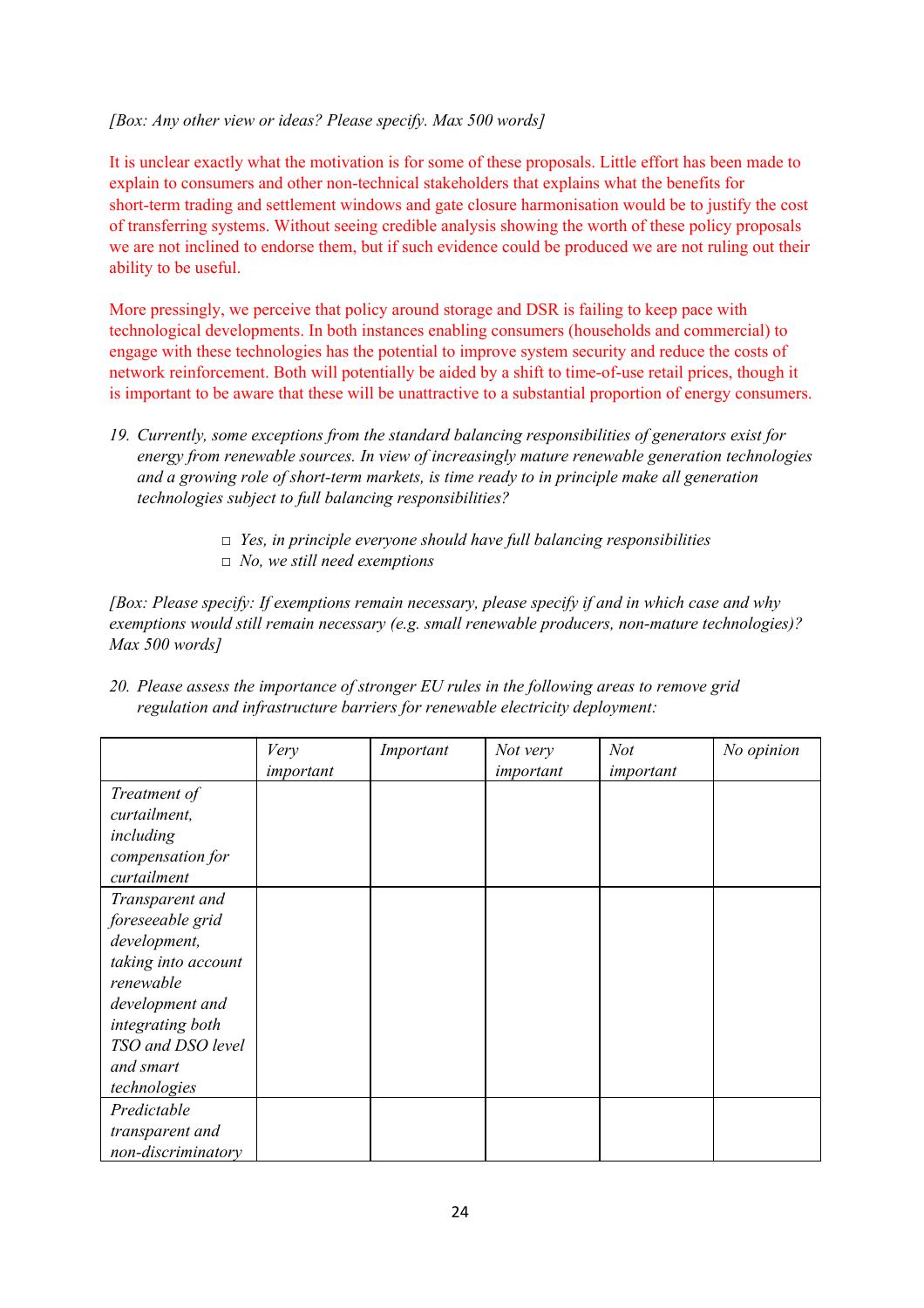| connection<br>procedure                                                                                               |  |  |  |
|-----------------------------------------------------------------------------------------------------------------------|--|--|--|
| Obligation/priority<br>of connection for<br>renewables                                                                |  |  |  |
| Cost of grid access,<br>including cost<br>structure                                                                   |  |  |  |
| Legal position of<br>renewable energy<br>developers to<br>challenge grid<br>access decisions by<br><b>TSOs</b>        |  |  |  |
| Transparency on<br>local grid<br>congestion and/or<br>market-based<br>incentives to invest<br>in uncongested<br>areas |  |  |  |

*[Box: Comments and other ideas, including whether there are any consideration concerning gas from renewable energy sources, for instance expansion of gas infrastructure, publication of technical rules, please explain. Max 500 words]*

While some of the issues raised here are potential constraints to renewable development, we have two concerns about them being raised here.

The first is a concern that rulemaking at the EU level should not positively discriminate in favour of renewable energy in place of a new market design that ensures a fair, non-discriminatory access to the network for all generation and demand reduction services. In most of the cases specified here, there is little cross-border impact, and implementation of the proposals as stated here could further exacerbate the problems with elevating renewables over other methods of decarbonisation.

The second, more serious concern is that the focus on the promotion of renewable energy deployment fails to take into consideration, in either the cost-benefit analysis, or the subsequent policy the true impact on consumers: proportionality (the principle that consumers should not to be overcharged, or charged for unnecessary actions) will be overridden, since this takes the renewable policy out of the context of energy supply management investments that offer the best value for consumers. It is essential in drafting new rules that the Commission understands this trade-off, and does not impose excessive costs on consumers to help renewable developers. The focus for policy should be enabling the most costeffective means of decarbonising energy systems, not promoting a particular subset of technologies at any price.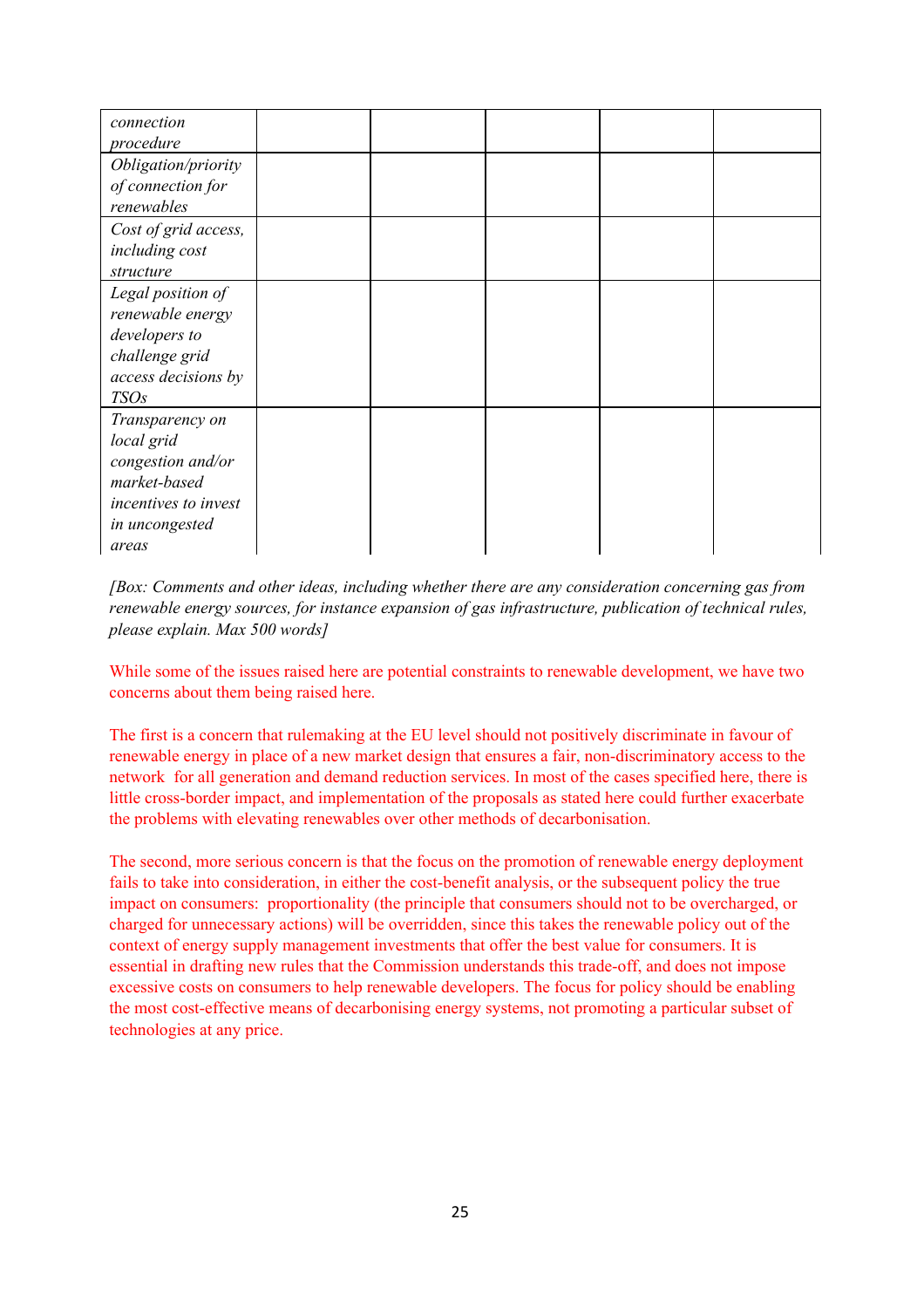- *21. Which obstacles, if any, would you see for the dispatching of energy from all generation sources including renewables on the basis of merit order principles? Should there be any exemptions in some specific cases?*
	- *□ Yes, exemptions are necessary*
	- *□ No, merit order is suf icient*

[Box: Please specify: If yes, in which case and why? What are the lessons from the implementation of *RED? Max 500 words]*

*22. Please assess the importance of stronger EU rules in the following areas to remove administrative barriers to renewable energy deployment:*

|                   | Very      | Important | Not very  | Not important | No opinion    |
|-------------------|-----------|-----------|-----------|---------------|---------------|
|                   | important |           | important |               |               |
| Creation of a     |           |           |           |               | Not sure what |
| one stop shop at  |           |           |           |               | $EU$ is       |
| national level to |           |           |           |               | expecting to  |
| allow for more    |           |           |           |               | add in UK     |
| streamlined       |           |           |           |               |               |
| permitting        |           |           |           |               |               |
| procedures        |           |           |           |               |               |
| Online            |           |           |           |               |               |
| application for   |           |           |           |               |               |
| permits           |           |           |           |               |               |
| A defined         |           |           |           |               |               |
| maximum           |           |           |           |               |               |
| time-limit for    |           |           |           |               |               |
| permitting        |           |           |           |               |               |
| procedures, and   |           |           |           |               |               |
| effective         |           |           |           |               |               |
| consequences if   |           |           |           |               |               |
| deadline is       |           |           |           |               |               |
| missed            |           |           |           |               |               |
| Harmonisation     |           |           |           |               |               |
| of national       |           |           |           |               |               |
| permitting        |           |           |           |               |               |
| procedures        |           |           |           |               |               |
| Special rules for |           |           |           |               |               |
| facilitating      |           |           |           |               |               |
| small-scale       |           |           |           |               |               |
| project           |           |           |           |               |               |
| permitting,       |           |           |           |               |               |
| including         |           |           |           |               |               |
| simple            |           |           |           |               |               |
| notification      |           |           |           |               |               |
| Pre-identified    |           |           |           |               |               |
| geographical      |           |           |           |               |               |
| areas for         |           |           |           |               |               |
| renewable         |           |           |           |               |               |
| energy projects   |           |           |           |               |               |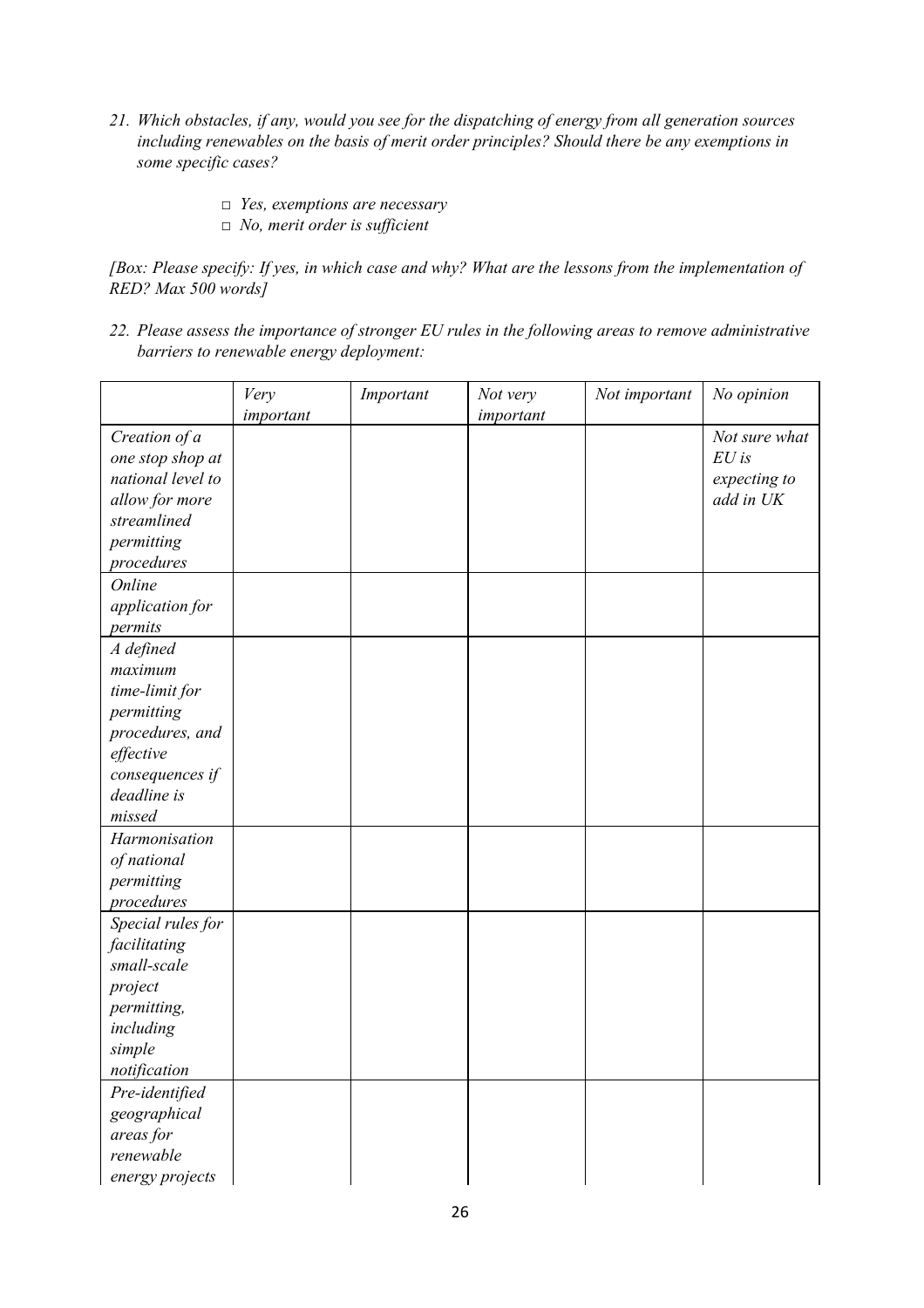| or other      |  |  |  |
|---------------|--|--|--|
| measures to   |  |  |  |
| integrate     |  |  |  |
| renewable     |  |  |  |
| energy in     |  |  |  |
| spatial and   |  |  |  |
| environmental |  |  |  |
| planning      |  |  |  |

*[Box: Any other views or ideas? To what extent has the RED been successful in reducing unnecessary administrative barriers for renewable energy projects in the Member States? Please specify. Max 500 words]*

We have no strong views on planning and permitting rules. In general, the less cumbersome the planning burdens the cheaper it will be to deploy, which generally leads to better outcomes for consumers. Again, however, it is unclear to us what value will be added by a new set of rules at the EU level. We also envisage attempts to override local and national planning discretion as likely to significantly increase the contentiousness of the new package.

*23. Please identify precise challenges with regard to grid regulation and infrastructure barriers in EU Member States that you are aware of.*

*Transprency and who runs decisions (eg code panels)*

*[Box: Max 500 words]*

*24. How would you rate the administrative burden and cost of compliance with the RED for national, regional and local authorities?*

|                          | Very<br>important | Important | Not very<br>important | Not important | No opinion |
|--------------------------|-------------------|-----------|-----------------------|---------------|------------|
| Administrative<br>burden |                   |           | х                     |               |            |
| Cost of<br>compliance    | $\boldsymbol{x}$  |           |                       |               |            |

*[Box: Please explain. How could the administrative burden and cost of compliance be reduced in the period after 2020? Max 500 words]*

*25. Please rate the importance of stronger EU rules in the following areas to remove barriers relating to renewable energy training and certification:*

|                            | Very      | Important           | Not very  | <b>Not</b> | No opinion |
|----------------------------|-----------|---------------------|-----------|------------|------------|
|                            | important |                     | important | important  |            |
| Incentives for installers  |           | $\boldsymbol{\chi}$ |           |            |            |
| to participate in          |           |                     |           |            |            |
| certification/qualificatio |           |                     |           |            |            |
| n schemes                  |           |                     |           |            |            |
| Increased control and      |           | $\mathcal{X}$       |           |            |            |
| quality assurance from     |           |                     |           |            |            |
| <i>public authorities</i>  |           |                     |           |            |            |
| Understanding of the       |           | x                   |           |            |            |
| benefits and potential of  |           |                     |           |            |            |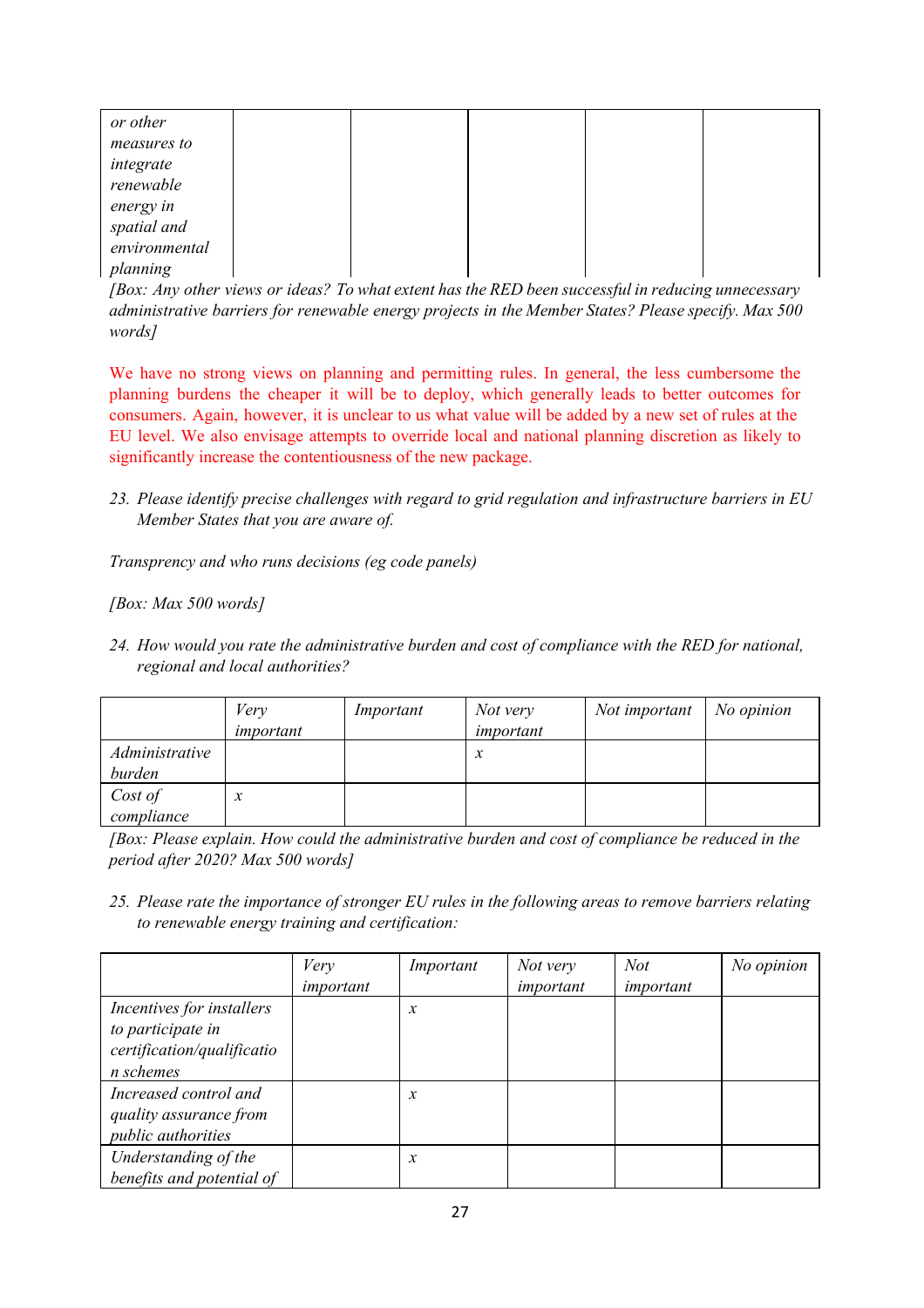| renewable technologies<br>by installers |  |  |        |
|-----------------------------------------|--|--|--------|
| Mutual recognition of                   |  |  | $\sim$ |
| certificates between                    |  |  |        |
| different Member States                 |  |  |        |

*[Box: Comments, other ideas, please explain. To what extent has the RED been successful in reducing unnecessary training and certification barriers in the Member States? Max 500 words]*

As explained above, there is insufficient training within the renewable heating and cooling sector with respect to the installation and on-going support for the new technologies. There is a need to promote rigorous quality assurance standards, national training and certification schemes, supported through stronger enforcement (e.g. with auditing targeted where risks are greatest). This needs to be supported with: information and advice tailored to the differing needs of the respective consumer groups (home owners, social housing etc) in order to build awareness and confidence in the market place, and stronger consumer protections with clear rights of redress (e.g. a transparent framework for complaints with a single point of entry)

*26. How can public acceptance towards renewable energy projects and related grid development be improved?*

*With renewable energy projects generally geographically disbursed and the best resources commonly in places unused to industrial development, public acceptability has always been a challenge. From* our point of view, the worst outcome is the one which has just occurred in the UK, whereby just at the *point that a technology becomes cheap enough to be close to genuine commercial viability, its prominence causes it to be barred from further deployment. Barring onshore wind deployment will significantly increase the cost to the UK of complying with any future target.*

*Public acceptability may be improved using measures such as community ownership and stricter local consent over developments, but*

*[Box: Max 500 words]*

#### **5. Increase the renewable energy use in the transport sector**

Decarbonisation and the replacement of fossil fuels is particularly challenging in the transport sector. 94% percent of EU transport relies on oil products, of which 90% is imported and represents a growing share of carbon emissions. Against this background, the October 2014 European Council invited the European Commission to further examine instruments and measures for the transport sector, including the promotion of energy from renewable energy sources. 17

According to European Commission estimates, a significant contribution from renewable transport fuels will be required to meet the overall  $\overline{E}U$  2030 decarbonisation targets<sup>18</sup>. To achieve this, measures will need to be put in place to require an increased market up-take and

 $17$  The current 10% renewable energy target in the transport sector will not be continued in the period after 2020. <sup>18</sup> The 2030 Impact Assessment of January 2014 estimated that achieving the agreed 2030 framework objectives would require a contribution of 14‐16% renewable energy in transport.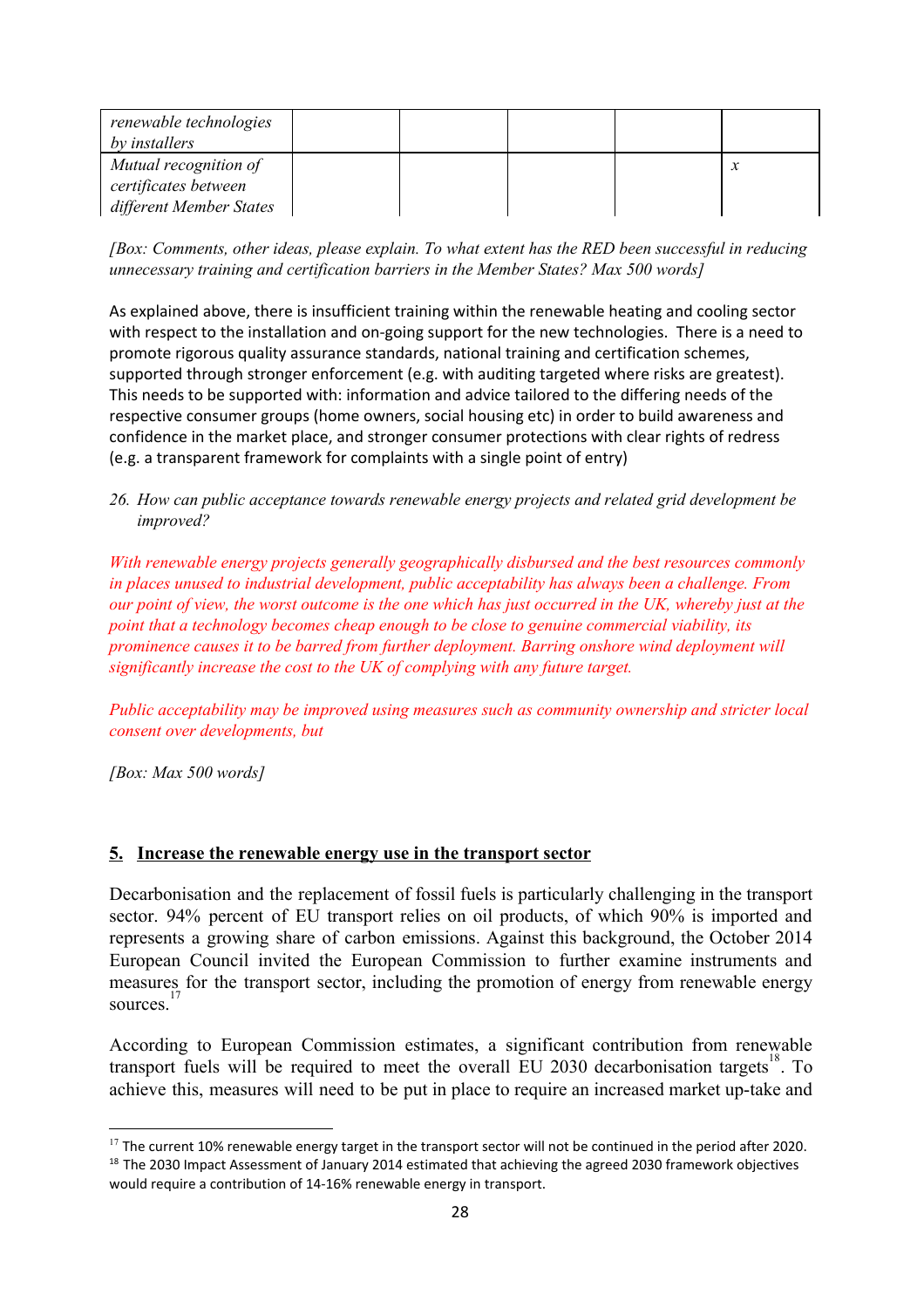deployment of sustainable low-carbon biofuels and alternative renewable fuels as well as renewable electricity in battery electric vehicles and hydrogen in fuel cell vehicles.

For example, further use could be made of incorporation obligations, dedicated financing (in particular in the heavy duty transport and aviation industry) and measures to increase access to smart energy services and infrastructure and promote the development of advanced renewable fuels which are not based on food crops. Special care needs to be taken to remove current market distortions and fragmentations of the EU internal market.

## *Questions:*

*28. To what extent has the RED been successful in addressing the following EU transport policy objectives?*

|                 | Very       | Successful | Not very   | Not        | No opinion |
|-----------------|------------|------------|------------|------------|------------|
|                 | successful |            | successful | successful |            |
| Contribute      |            |            |            |            |            |
| towards the     |            |            |            |            |            |
| EU's            |            |            |            |            |            |
| decarbonisation |            |            |            |            |            |
| objectives      |            |            |            |            |            |
| Reduce          |            |            |            |            |            |
| dependency on   |            |            |            |            |            |
| oil imports     |            |            |            |            |            |
| <b>Increase</b> |            |            |            |            |            |
| diversification |            |            |            |            |            |
| of transport    |            |            |            |            |            |
| fuels           |            |            |            |            |            |
| Increase energy |            |            |            |            |            |
| recovery from   |            |            |            |            |            |
| wastes          |            |            |            |            |            |
| Reduce air      |            |            |            |            |            |
| pollution,      |            |            |            |            |            |
| particularly in |            |            |            |            |            |
| urban areas     |            |            |            |            |            |
| Strengthen the  |            |            |            |            |            |
| EU industry and |            |            |            |            |            |
| economy         |            |            |            |            |            |
| competitiveness |            |            |            |            |            |
| Stimulate       |            |            |            |            |            |
| development     |            |            |            |            |            |
| and growth of   |            |            |            |            |            |
| innovative      |            |            |            |            |            |
| technologies    |            |            |            |            |            |
| Reduce          |            |            |            |            |            |
| production      |            |            |            |            |            |
| costs of        |            |            |            |            |            |
| renewable fuels |            |            |            |            |            |
| by lowering the |            |            |            |            |            |
| level of        |            |            |            |            |            |
| investment risk |            |            |            |            |            |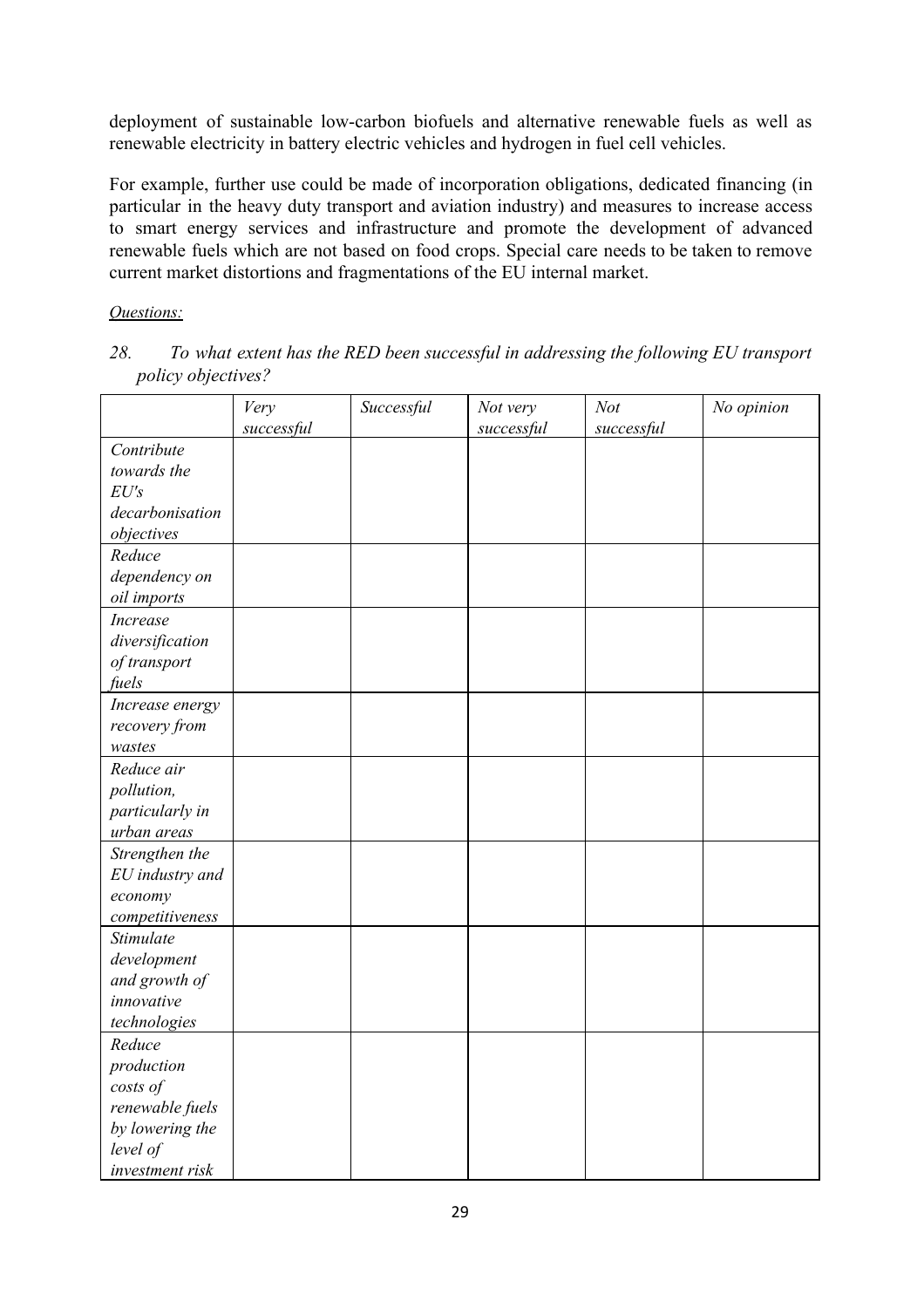| Facilitate fuel |  |  |  |
|-----------------|--|--|--|
| cost reduction  |  |  |  |
| by integration  |  |  |  |
| $of$ the $EU$   |  |  |  |
| market for      |  |  |  |
| renewable fuels |  |  |  |

*[Box: Any other view or ideas? Please specify. Max 500 words]*

*29. Please name the most important barriers hampering the development of sustainable renewable fuels and renewable electricity use in transport?*

*[Please explain, and quantify your replies to the extent possible. Max. 500 words.)*

*30. Please rate the most ef ective means of promoting the consumption of sustainable renewable fuels in the EU transport sector and increasing the uptake of electric vehicles:*

|                                    | Very effective | Effective | Not very<br>effective | Not effective | No opinion |
|------------------------------------|----------------|-----------|-----------------------|---------------|------------|
|                                    |                |           |                       |               |            |
| Increased use of<br>certain market |                |           |                       |               |            |
|                                    |                |           |                       |               |            |
| players'                           |                |           |                       |               |            |
| obligations at                     |                |           |                       |               |            |
| Member State                       |                |           |                       |               |            |
| level                              |                |           |                       |               |            |
| More                               |                |           |                       |               |            |
| harmonised                         |                |           |                       |               |            |
| promotion                          |                |           |                       |               |            |
| measures at                        |                |           |                       |               |            |
| <b>Member States</b>               |                |           |                       |               |            |
| level                              |                |           |                       |               |            |
| The                                |                |           |                       |               |            |
| introduction of                    |                |           |                       |               |            |
| certain market                     |                |           |                       |               |            |
| players'                           |                |           |                       |               |            |
| obligations at                     |                |           |                       |               |            |
| the EU level                       |                |           |                       |               |            |
| Targeted                           |                |           |                       |               |            |
| financial                          |                |           |                       |               |            |
| support for                        |                |           |                       |               |            |
| deployment of                      |                |           |                       |               |            |
| innovative                         |                |           |                       |               |            |
| low-carbon                         |                |           |                       |               |            |
| technologies                       |                |           |                       |               |            |
| (in particular to                  |                |           |                       |               |            |
| the heavy duty                     |                |           |                       |               |            |
| transport and                      |                |           |                       |               |            |
| aviation                           |                |           |                       |               |            |
| <i>industry</i> )                  |                |           |                       |               |            |
| <b>Increased</b>                   |                |           |                       |               |            |
| access to energy                   |                |           |                       |               |            |